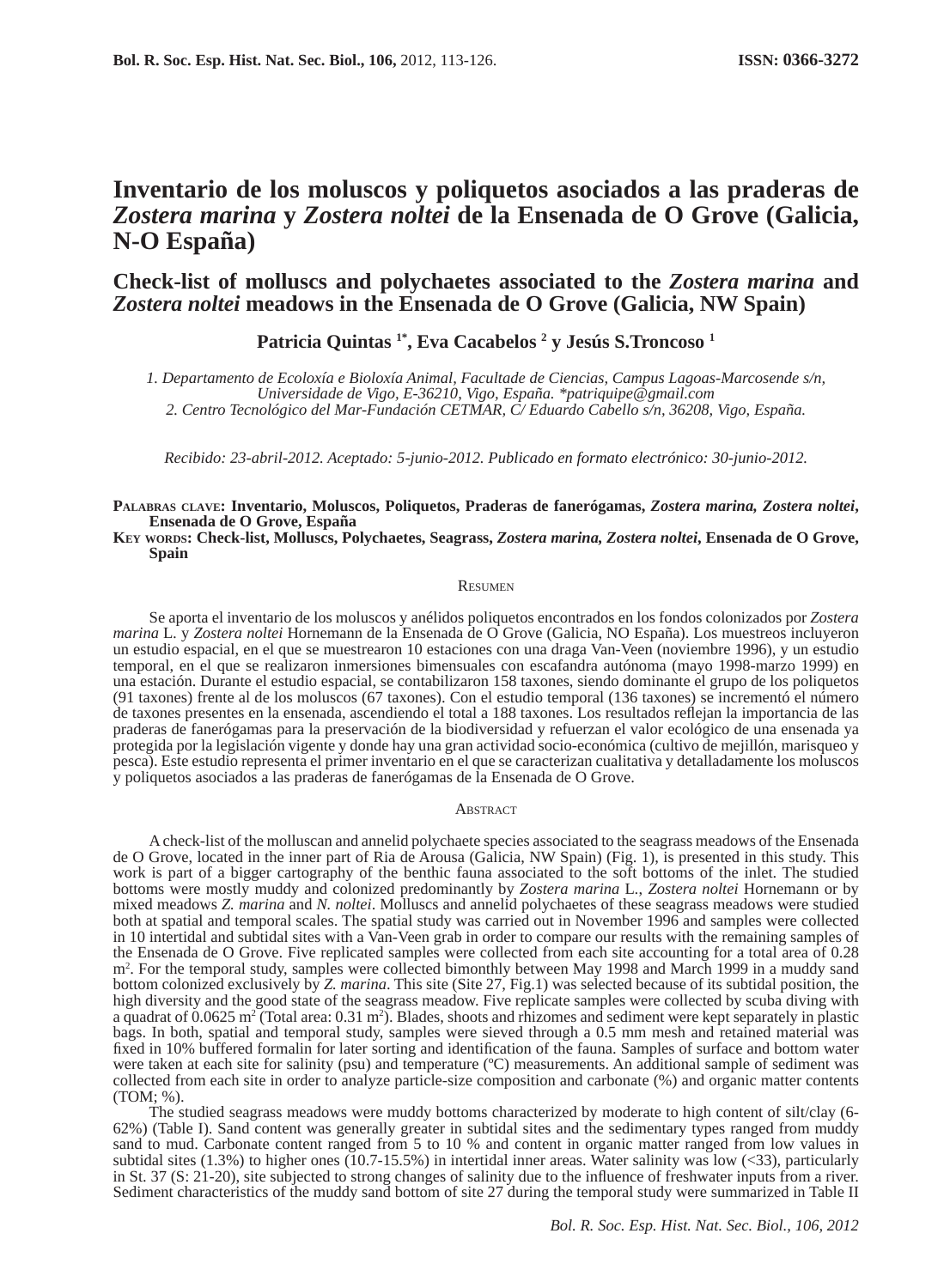for each sampling time.

As result of spatial study, a total of 158 taxa were collected. Polychaetes were a diverse and abundant group with 91 taxa mainly belonging to Syllidae, Capitellidae, Spionidae, Sabellidae and Maldanidae families. Among molluscs, 67 taxa were collected. Bivalves and gastropods had the greater number of species (38 and 26 respectively). Veneridae (7 spp.) and Lucinidae (3 spp.) families within bivalves and Trochidae, Nassaridae (5 spp.), Rissoidae and Littorinidae (3 spp., respectively) families within gastropods contained most of species. Polyplacophorans were represented by 3 species.

During the dynamic study, a total of 136 taxa were collected. Again, annelid polychaetes were the most representative group (75 taxa and 23 families) in front of molluscs (40 taxa and 25 families). It is remarkable, with the temporal study, the increment of polychaetes and molluscs in 14 and 16 species, respectively, accounting for a total number of 189 taxa (105 polychaetes and 84 molluscs).

Similar diversity of polychaetes has been recorded in other studies focussed on benthic fauna associated to seagrass meadows (SOMASCHINI *et al*., 1994; GAMBI *et al*., 1998; HUTCHINGS, 1998; BRITO *et al*., 2005; BOX *et al*., 2010). Similarly, some authors studying *Zostera* meadows recorded similar numbers of mollusc species to those inhabiting the seagrasses of the Ensenada de O Grove (JACOBS, 1980; JACOBS & HUISMAN, 1982; CURRÁS *et al*., 1993; JUNOY, 1996; ÇINAR *et al*., 1998; GLEMAREC & GRALL, 2000; ARROYO *et al*., 2006; CACABELOS *et al*., 2008).

Seagrass meadows influence certain processes such as predation, through the protection of some preys from their predators (HECK & THOMAN, 1981; ORTH *et al*., 1984; HOVEL *et al*., 2002; HECK *et al*., 2003; ORTH *et al*., 2006), accumulation and retention of sediment (TERRADOS & DUARTE, 2000; HOVEL *et al.,* 2002) and food availability for many organisms (KITTING *et al*., 1984; BOSTROM & MATILLA, 1999; HOVEL *et al*., 2002; HILY *et al*., 2004; FREDRIKSEN *et al*., 2005).

Due to the great socio-economic activity (mussel culture on rafts, bivalve collection, fishing, etc.) and its high ecological value, the inlet had been protected by current legislation from different perspectives. This study represents the first complete and detailed check-list as qualitative characterization of molluscan and annelid polychaetes colonizing the seagrass beds in the Ensenada de O Grove. The presence of these benthic invertebrates in the *Z. marina*  and *Z. noltei* meadows remarks their importance for the preservation of its biodiversity, and contributes to reinforce the ecological importance of the inlet.

## 1. INTRODUCCIÓN

Las praderas de fanerógamas marinas son hábitats característicos de zonas costeras que se distribuyen de forma global en latitudes tropicales y templadas (RASMUSSEN, 1973; HEMMINGA & DUARTE, 2000; ORTH *et al*., 2006) y son de gran importancia para el mantenimiento de la biodiversidad (LABORDA *et al*., 1997; ORTH *et al*., 1984; ORTH *et al*., 2006). La presencia de fanerógamas, gracias a su entramado de rizomas y hojas, reduce el estrés físico de muchos organismos marinos al disminuir los efectos de las corrientes marinas, atrapar sedimento, proporcionar protección, sustrato y refugio a muchos animales (HECK & THOMAN, 1981; HECK *et al*., 2003; BORG *et al*., 2006; HECK & ORTH, 2006; COMO *et al*., 2008; FONSECA *et al*., 2010) y aumentar la disponibilidad de alimento (KITTING *et al*., 1984; DUFFY & HARVILICZ, 2001; FREDRIKSEN *et al*., 2005).

En la costa atlántica de España, las fanérogamas *Zostera marina* L. y *Zostera noltei*  Hornemann aparecen principalmente a lo largo de la costa de Galicia (NW España) formando extensas praderas en zonas intermareales y submareales de poca profundidad (LABORDA *et al.*, 1997).

El estudio de las comunidades bentónicas asociadas a las praderas es muy importante para conocer y describir la riqueza faunística que albergan y contribuir así a la conservación y gestión de estos hábitats. Sin embargo, los estudios sobre las comunidades bentónicas asociadas a las praderas de fanerógamas de la costa gallega han sido escasos (CURRÁS & MORA, 1990; CURRÁS *et* 

*al*., 1993; JUNOY, 1996; CACABELOS *et al*., 2008). En la Ensenada de O Grove, y a pesar de la gran importancia socio-económica derivada de su actividad marisquera y el alto valor ecológico derivado de la riqueza de sus recursos marinos, la fauna bentónica apenas ha sido estudiada de forma exhaustiva (QUINTAS, 2005; ESQUETE *et al*., 2010), siendo el resto de trabajos existentes estudios que mencionan someramente la fauna de la ensenada dentro de un entorno mayor como la Ría de Arousa (CADEÉ, 1968; MORA, 1980; MORA, 1982) o estudios concretos sobre la presencia de algunas especies de moluscos (ROLÁN *et al*., 1985; ROLÁN, 1992; QUINTAS *et al*., 2005) y poliquetos (SAN MARTÍN *et al*., 1985). Por ello, el presente estudio constituye el primer inventario de moluscos y anélidos poliquetos, dos de los grupos más importantes tanto en densidad como en riqueza en especies, que integran la fauna bentónica asociada al zosteral.

## 2. MATERIAL Y MÉTODOS

## 2.1. *Área de estudio*

La Ensenada de O Grove se encuentra en la parte más interna de la Ría de Arousa, en la costa oeste de Galicia (NW España) entre las coordenadas 42º26'-42º 41'N y 8º44'-9º01'W (Fig. 1). A la ensenada, que cubre un área de aproximadamente  $15 \text{ km}^2$  y está protegida en su boca por la presencia de la Península de O Grove, llegan aportes de agua dulce de ríos localizados en la boca y en su parte más interna (Fig 1). Los fondos blandos estudiados son fondos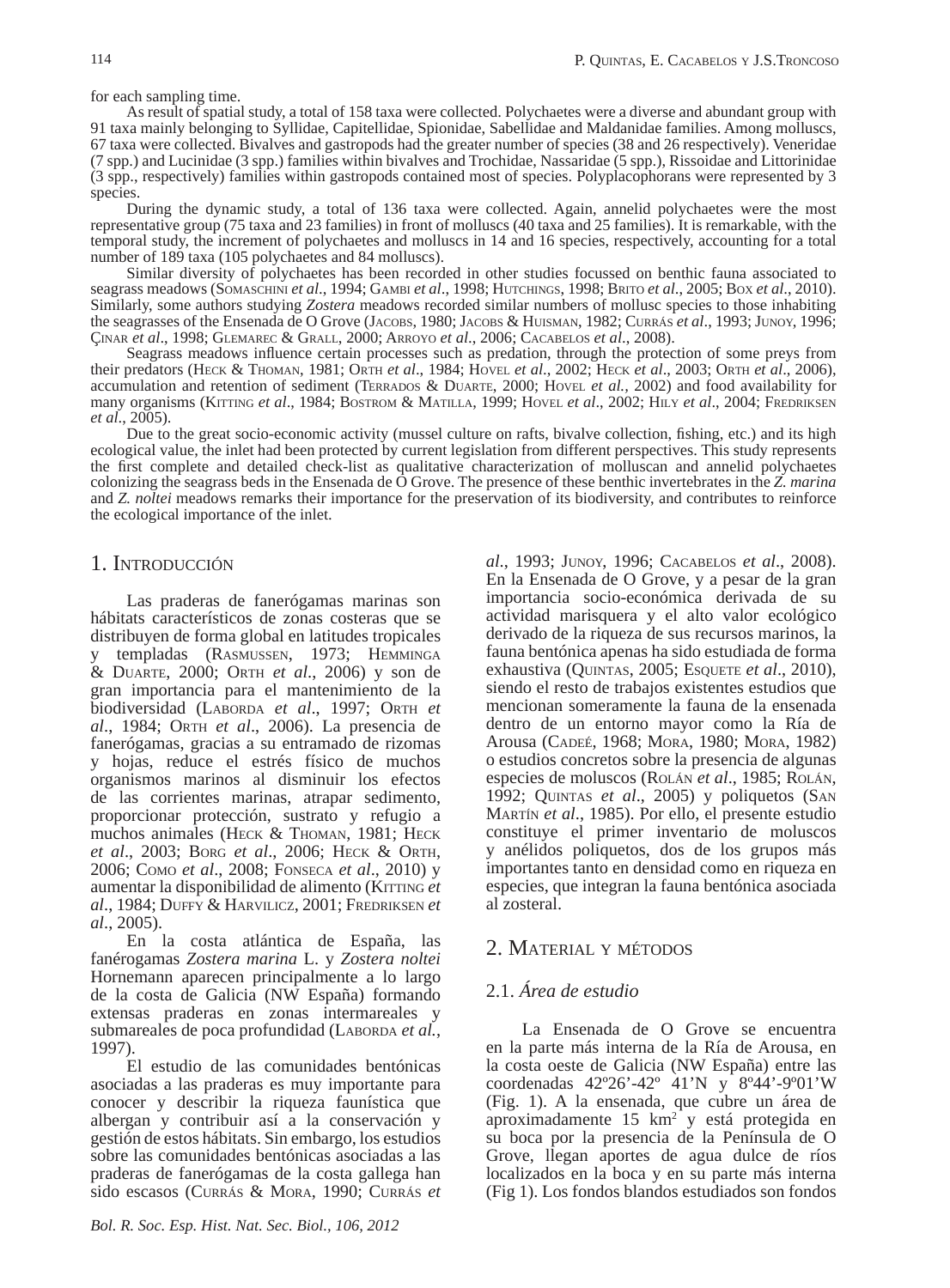

Figura 1. Mapa de la Ensenada de O Grove (Galicia, España) y localización de las estaciones de muestreo en el zosteral estudiado. La estación 27 es la pradera de Z. marina estudiada temporalmente. - Map of the Ensenada de O Grove (Galicia, Spain) with the location of the sampling sites in the seagrass meadow. Site 27 was the *Z. marina* bed subjected to a temporal study.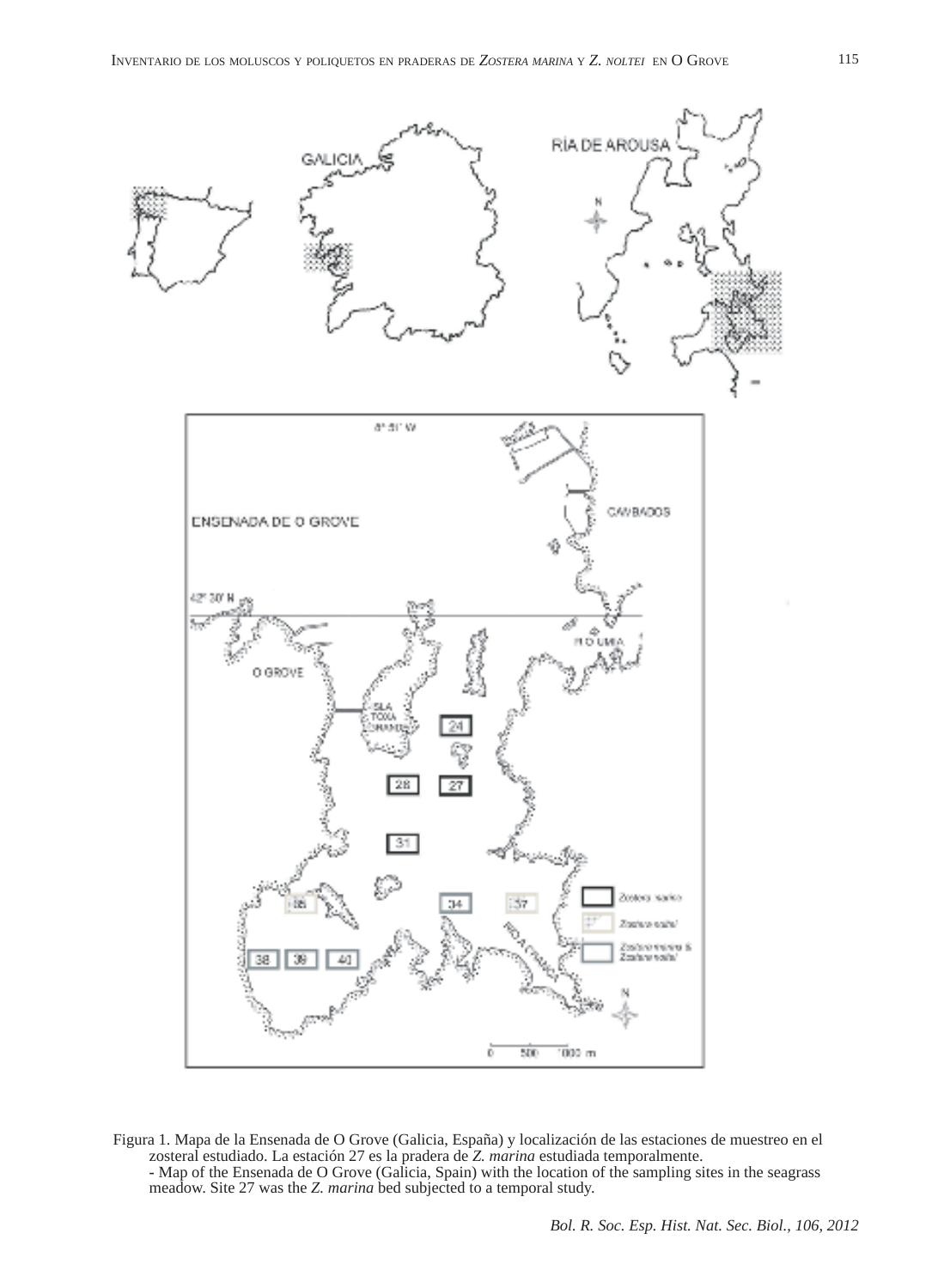intermareales y submareales (prof. < 10 m) y están colonizados por las fanerógamas *Z. marina* y *Z. noltei*. En la ensenada se desarrollan actividades de marisqueo, cultivo de mejillones en batea y pesca, por lo que el área en la que se ubica tiene una gran importancia socio-económica. Además, la ensenada tiene un gran valor natural y paisajístico a nivel internacional, y está protegida por la legislación vigente al formar parte del Complejo intermareal Umia-O Grove, La Lanzada, punta Carreirón y laguna Bodeira que incluye varios tipos de hábitats naturales según el Inventario Nacional de Hábitats (Directiva Habitat, Directiva 92/43/CEE). Destaca también por su gran valor ecológico para las aves (ZEPA, 1979 y Convención RAMSAR, 1990) y está incluida en la red natural de espacios de importancia para la Comunidad Económica Europea ("Red Europea Natura 2000") por pertenecer al Complejo Ons-O Grove, denominado Lugar de Importancia Comunitaria (LIC ES1140004).

### 2.2. *Material y métodos*

El presente estudio forma parte de una cartografía bentónica mucho más amplia dirigida a estudiar las comunidades bentónicas asociadas a los fondos blandos de la Ensenada de O Grove. Los muestreos de los fondos blandos colonizados por *Z. marina y Z. noltei* se realizaron en diez estaciones en noviembre de 1996. Las muestras se recolectaron de forma cuantitativa con una draga Van-Veen para obtener muestras representativas de los fondos y facilitar futuras comparaciones con otros fondos blandos de la ensenada. En cada estación se recogieron cinco réplicas, cubriendo un área total de 0,28 m2 . Además del muestreo en estas 10 estaciones, se ha realizado un estudio temporal de una de las estaciones (27), un fondo de arena fangosa colonizada exclusivamente por *Z. marina* (Fig. 1), y seleccionada por su gran diversidad y el buen estado de la pradera. Para este estudio temporal, las muestras fueron recolectadas bimensualmente durante el período comprendido entre mayo de 1998 y marzo de 1999. Mediante buceo con escafandra autónoma y la utilización de un cuadrado de  $0,0625$  m<sup>2</sup>, se recogieron un total de 5 réplicas por mes (área total: 0,31 m2 ). Las hojas se cortaron cuidadosamente con ayuda de unas tijeras a nivel del sedimento y el rizoma y los primeros cm de sedimento se recolectaron con ayuda de una pala. Las muestras de hoja, rizoma y sedimento se mantuvieron siempre por separado en bolsas plásticas. Durante las inmersiones realizadas, se tomaron fotografías de la pradera y se recolectó fauna conspicua que se identificó posteriormente en el laboratorio.

Una vez recolectadas las muestras, tanto en el estudio espacial como en el temporal, éstas fueron lavadas a través de una columna de tamices  $de 2,0 y 0,5 mm y fijadas con formol tamponado$ al 10%. Simultáneamente, se recogieron muestras de agua de fondo para medir los valores de

salinidad, temperatura y pH. Además, se recogió en cada estación una muestra adicional de sedimento para medición de su temperatura *in situ* y para posteriores análisis granulométricos y de contenido en carbonatos y materia orgánica total. Una vez en el laboratorio, la fauna, previamente teñida con rosa de bengala, fue separada y los organismos fueron contados e identificados a nivel de especie siempre que fue posible. Los nombres actualizados de las especies y de los niveles superiores se han obtenido empleando las bases de datos MarBEF Data System (ww.marbef.org) y WoRMS (www.marinespecies.org).

Se realizaron análisis del sedimento que incluyeron la determinación de las diferentes fracciones granulométricas siguiendo los criterios empleados por JUNOY (1996) que a su vez se basan en el protocolo estandarizado de GUITIÁN & CARBALLAS (1976). Se determinaron para cada muestra los valores de la mediana  $(Q_{50})$  y el coeficiente de selección  $(S_0)$  (TRASK, 1932). Los tipos sedimentarios fueron establecidos siguiendo el protocolo de RODRIGUES & QUINTINHO (1985). El contenido en carbonatos (%) fue estimado a partir del tratamiento de la muestra con ácido clorhídrico, y la materia orgánica total (%) fue estimada a partir de la pérdida de peso por calcinación durante 4 h a 450 ºC. Los resultados obtenidos tanto para el estudio espacial como para el temporal se reflejan en las Tablas I y II, respectivamente.

## 3. SECUELAS

### 3.1 *Resultados sedimentológicos*

Como resultado del estudio espacial, las estaciones muestreadas presentaron unos sedimentos de naturaleza fangosa, colonizados por las fanerógamas *Z. marina*, *Z. noltei* o praderas mixtas formadas por ambas fanerógamas. El porcentaje de las diferentes fracciones granulométricas, tipos sedimentarios y el contenido en materia orgánica y carbonatos se detallan en la Tabla I para cada una de las estaciones.

La estación 27, muestreada durante el estudio temporal, es un fondo de arena fangosa submareal (7-8 metros profundidad) colonizada exclusivamente por *Z. marina*. Su salinidad presentó los menores valores en los meses de mayo y enero (32 y 32,7 respectivamente) y los mayores en marzo (41,0). El porcentaje de las diferentes fracciones granulométricas, tipos sedimentarios y el contenido en materia orgánica y carbonatos se detallan en la Tabla II para cada uno de los meses de estudio.

### 3.2 *Resultados faunísticos*

Como resultado del estudio espacial en las diez estaciones muestreadas con la draga Van-Veen, se han contabilizado un total de 159 taxones de los cuales 142 lo han sido a nivel específico, 12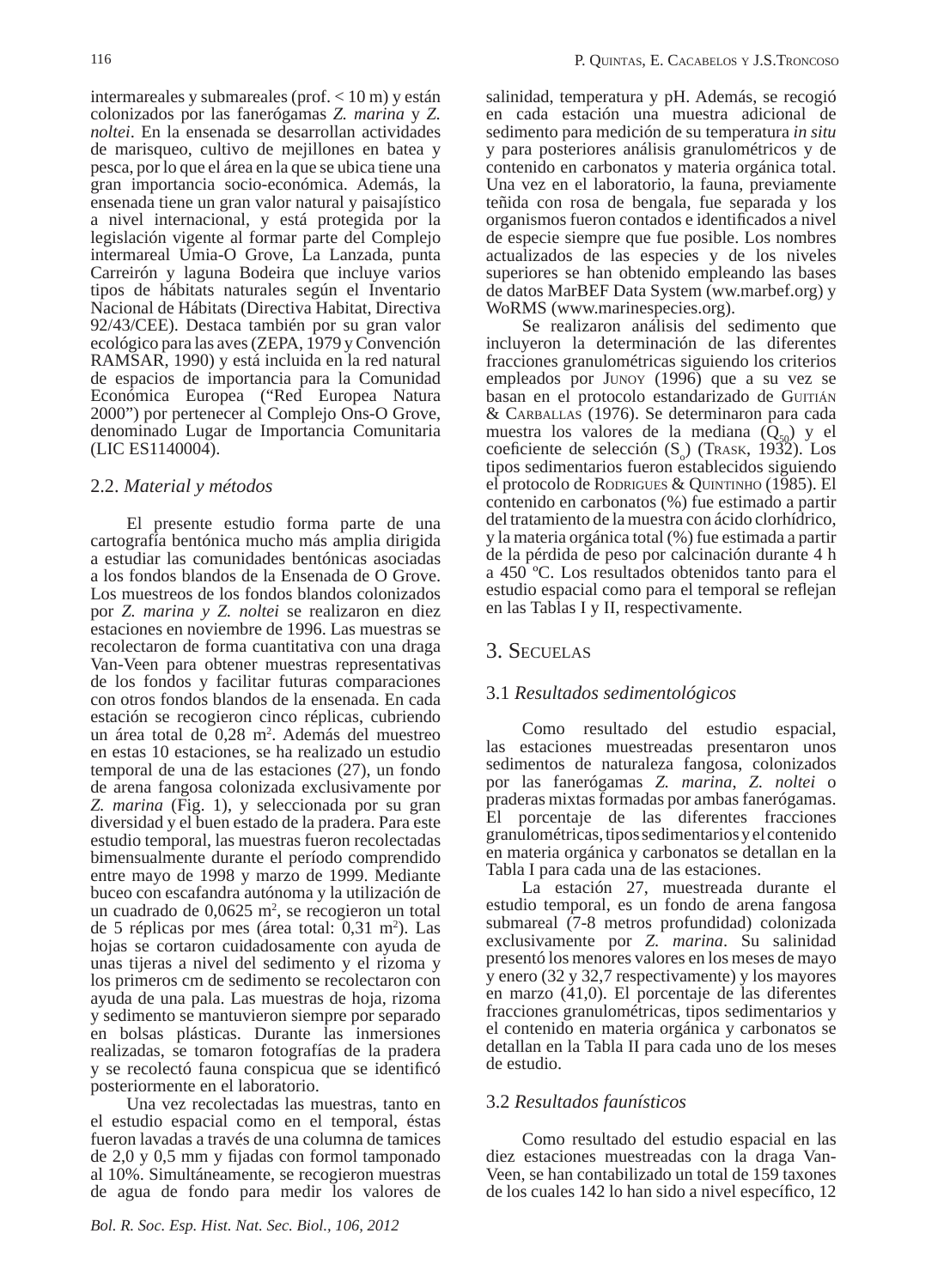Tabla I. - Estación (SITE); coordenadas geográficas (COORD.); profundidad (PROF.; S: Submareal, I: Intermareal); salinidad de agua de fondo (psu) (SAF); temperatura de agua de fondo (ºC) (TAF); pH de agua de fondo (pH AF); temperatura de sedimento (ºC) (T SED); porcentaje de fracciones granulométricas (mm) (AM, arena media; AF, arena fina; AMF, arena muy fina; L/A, limo/arcilla); mediana (mm)  $(Q_{50})$ ; coeficiente de selección (S<sub>0</sub>); selección (SEL.: M, moderada; MB, moderadamente buena; P, pobre); tipo sedimentario (%) (T. SED.: AF, arena fangosa; FA, fango arenoso; F, fango); porcentaje total de materia orgánica (MO); contenido en carbonatos (%) (CARB y número de especies (S), para cada estación de muestreo.

 - SITE; geographical coordinates (COORD.); depth (PROF.; S: Subtidal, I: Intertidal); salinity of bottom water (psu) (SAF); temperature of bottom water (ºC) (TAF); pH of bottom water (pH AF); temperature of sediment ( $^{\circ}$ C) (T SED.); percent of granulometric fractions (AM, medium sand; AF, fine sand; AMF, very fine sand; L/A, silt/clay); median grain size (mm)  $(Q_{50})$ ; sorting coefficient  $(S_0)$ ; sorting (SEL.: M, moderate; MB, moderately well sorted; P, poor); sedimentary type (%) (T. SED.: AF, muddy sand; FA, sandy mud; F, mud); percent of organic matter (MO); carbonate content (%) (CARB) and number of species (S) for each sampling site.

| <b>SITE</b> | COORD.                                            | PROF. SAF |      | TAF             | pН<br>ĀF | т<br>SED. | AМ          | AF    | AMF         | L/A                   | $Q_{50}$ | $S_{\alpha}$ | SEL. | т.<br>SED. | <b>MO</b> | <b>CARB</b> | S  |
|-------------|---------------------------------------------------|-----------|------|-----------------|----------|-----------|-------------|-------|-------------|-----------------------|----------|--------------|------|------------|-----------|-------------|----|
| 24          | $42^{\circ} 29'7''N$<br>$8^{\circ} 50' 15'' W$    | S         |      | 29,0 14,60      | 7,76     | 12,50     | 3,82        | 40,14 | 40,68       | $12,01$ 0.12          |          | 1,52         | M    | AF         | 3,93      | 7,58        | 64 |
| 26          | 42° 28' 45" N<br>$8^{\circ} 50' 45'' W$           | S         | 30.0 | 10.00           | 7,90     |           | 11,10 10,19 | 46,14 | 25,89       | 6,41                  | 0,17     | 1,50         | M    | AF         | 1,37      | 10,05       | 58 |
| 27          | 42° 29' 45" N<br>$8^{\circ} 50' 15''$ W           | S         | 32,0 | 9,90            | 7,85     | 11,60     | 2,37        | 37,80 | 47,89       | 10.90 0.11 1.48       |          |              | M    | AF         | 2,98      | 8,46        | 94 |
| 31          | 42° 28' 15" N<br>$8^{\circ} 50' 45'' W$           | I         | 32,5 | 16.70           | 7,81     | 13,40     | 4,76        | 58,03 | 23,20       | 10.59 0.16 1.45       |          |              | M    | AF         | 2,80      | 8.69        | 69 |
| 34          | 42° 27' 45" N<br>$8^{\circ} 50' 15'' W$           | Ι         |      | 30.0 13.00      | 7.74     | 12.70     | 10.97       | 20,85 | 33.93       | 32.05 0.18 1.82       |          |              | M    | FA         | 5,08      | 7,22        | 33 |
| 35          | 42° 27'45"N<br>$8^{\circ} 51' 45'' W$             | I         | 30.5 | 15,30           | 7,89     | 13,50     | 14,48       | 64,63 | 11,40       | 6,75                  | 0,19     | 1,30         | MB   | AF         | 1,32      | 10,46       | 68 |
| 37          | 42° 27'45"N<br>$8^{\circ}$ 49'15"W                |           | 20.0 | 13,20           | 7,74     | 12,90     | 3,88        | 11,77 | 19,49       | $61,61$ $0,10$ $2,31$ |          |              | P    | F          | 15,55     | 5,41        | 26 |
| 38          | $42^{\circ} 27' 15'' N$<br>$8^{\circ} 52' 15'' W$ | Ι         | 33.0 | 13,20           | 7,71     | 12,60     | 5,13        | 18,51 | 29,66       | 37,02 0,11 1,70       |          |              | M    | FA         | 10,75     | 7,40        | 57 |
| 39          | 42° 27' 15" N<br>$8^{\circ} 51' 15'' W$           | Ι         |      | 33.0 13.00      | 7,70     | 12,70     | 4,72        | 43,58 | 31,07       | 18,22 0.13            |          | -1.61        | M    | AF         | 3,32      | 9.59        | 59 |
| 40          | 42° 27' 15" N<br>$8^{\circ} 51' 45'' W$           | Ι         |      | 32,0 13,30 7,73 |          | 12,80     | 9,71        |       | 18,36 13,17 | 27,44 0,18 1,99       |          |              | P    | FA         | 7,10      | 7,17        | 54 |

Tabla II. - Estación (SITE); salinidad de agua de fondo (psu) (SAF); temperatura de agua de fondo (ºC) (TAF); pH de agua de fondo (pH AF); temperatura de sedimento (ºC) (T SED.); porcentaje de fracciones granulométricas (%) (AM, arena media; AF, arena fina; AMF, arena muy fina; L/A, limo/arcilla); mediana (mm) ( $Q_{50}$ ); coeficiente de selección  $(S_0)$ ; selección (SEL.: M, moderada; MB, moderadamente buena); tipo sedimentario (T. SED.: AF, arena fangosa); porcentaje total de materia orgánica (%) (MO); contenido en carbonatos (%) (CARB) y número de especies (S) para la estación 27 durante el estudio temporal (MY98, mayo 1998; JL98, julio 1998; SP98, septiembre 1998; NV98, noviembre 1998; EN99, enero 1999; MR99, marzo 1999).

 - SITE; salinity of bottom water (psu) (SAF); temperature of bottom water (ºC) (TAF); pH of bottom water (pH AF); temperature of sediment ( $\rm{°C}$ ) (T SED.); percent of granulometric fractions (%) (AM, medium sand; AF, fine sand; AMF, very fine sand; L/A, silt/clay); median grain size  $(mm)$  ( $Q_{s0}$ ); sorting coefficient (S<sub>0</sub>); sorting (SEL.: M, moderate; MB, moderately well sorted); sedimentary type (T. SED.: AF, muddy sand); percent of organic matter (%) (MO); carbonate content (%) (CARB) and number of species (S) for the Site 27 during the temporal study (MY98, May 1998; JL98, July 1998; SP98, September 1998; NV98, November 1998; EN99, January 1999; MR99, March 1999).

| <b>SITE</b><br>27                                | <b>SAF</b> | TAF             | pH AF | <b>SED</b> | AМ    | AF    | <b>AMF</b> | L/A   | $Q_{50}$ | $S_{\alpha}$ | SEL.      | T. SED. | MO   | <b>CARB</b> |    |
|--------------------------------------------------|------------|-----------------|-------|------------|-------|-------|------------|-------|----------|--------------|-----------|---------|------|-------------|----|
| MY 98                                            | 32.0       | 21.50           | 8.05  | 19.30      | 17.29 | 56.93 | 9.49       | 9.46  | 0.19     | 1.34         | MВ        | AF      | 3.05 | 8.09        | 68 |
| JL 98                                            | 34.7       | 25.20           | 7.79  | 18.80      | 10.68 | 51.45 | 17.76      | 11.88 | 0.17     | 1.47         | М         | AF      | 2.95 | 8.51        | 68 |
| <b>SP98</b>                                      | 40.4       | 20.10           | 7.66  | 19.60      | 17.53 | 57.17 | 9.50       | 7,90  | 0.20     | 1,35         | <b>MB</b> | AF      | 2,18 | 8,41        | 76 |
| NV98                                             | 40.8       | 17.20           | 7.73  | 16.90      | 9,51  | 67.33 | 11.48      | 8,41  | 0.17     | 1.69         | М         | AF      | 2.28 | 8.18        | 72 |
| <b>EN99</b>                                      | 32.7       | $21.20^{\circ}$ | 7.55  | $21.20^*$  | 35.42 | 40.93 | 3,51       | 5,49  | 0.25     | 1,57         | М         | AF      | 1,28 | 8,51        | 80 |
| <b>MR99</b>                                      | 41.0       | 12.40           | 7,58  | 12,30      | 10.44 | 52.28 | 7,87       | 21,33 | 0.17     | 1,60         | М         | AF      | 4,60 | 9,93        | 73 |
| dato posiblemente incorrecto, aparato defectuoso |            |                 |       |            |       |       |            |       |          |              |           |         |      |             |    |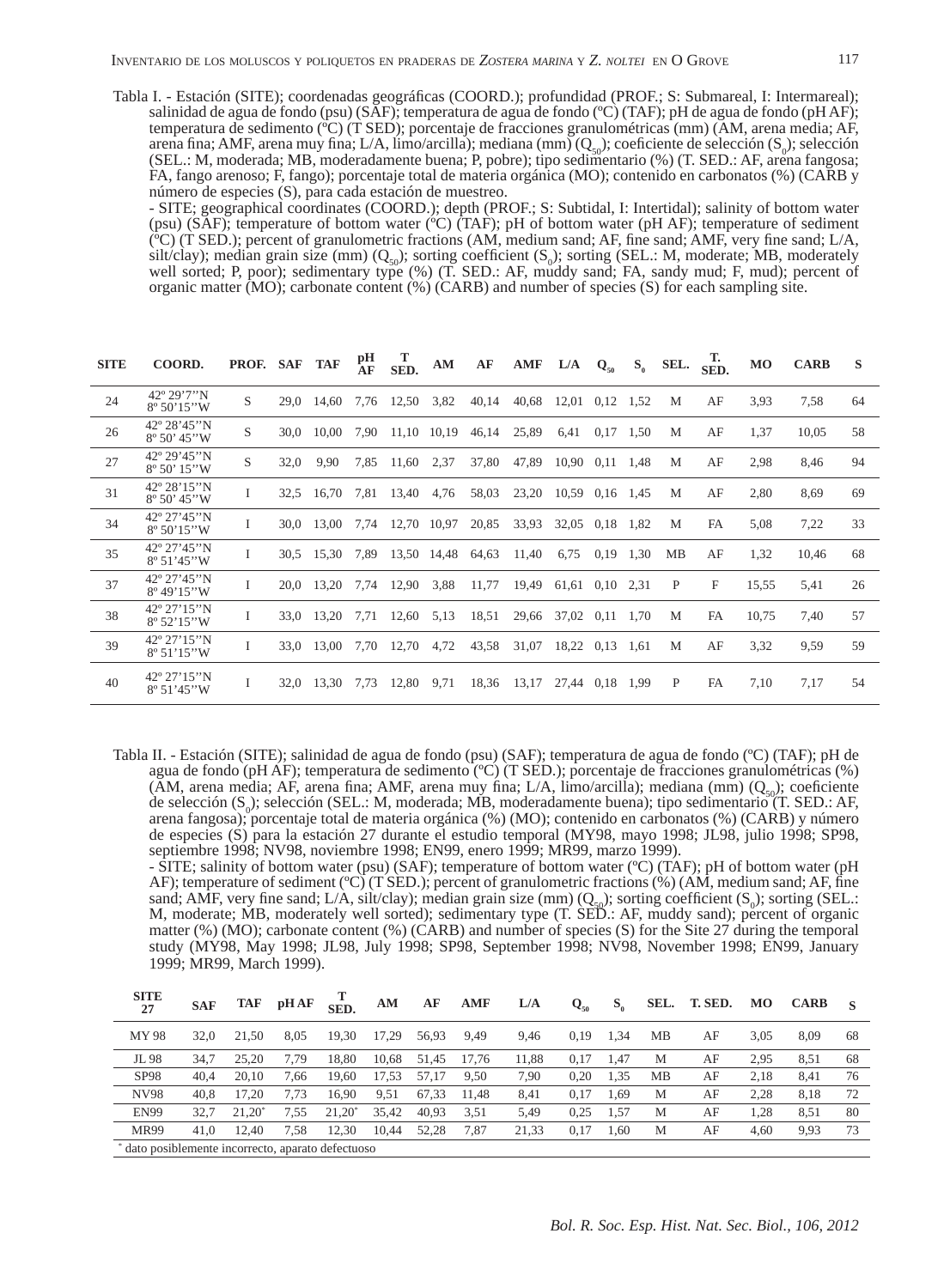a nivel genérico y 5 a nivel supragenérico.

Durante el estudio temporal realizado mediante buceo con escafandra autónoma se han contabilizado un total de 136 taxones, de los cuales 113 lo han sido a nivel específico, 13 a nivel genérico y 10 a nivel supragenérico.

A continuación, se aporta el nombre actualizado para cada especie encontrada, así como el nombre del autor y fecha, y la relación de estaciones (St) en las que ha aparecido. Es destacable durante el estudio temporal realizado en la estación 27 la aparición de 14 especies de poliquetos y 16 especies de moluscos que no fueron encontradas previamente en el estudio espacial, ascendiendo el total de taxones asociados al zosteral a 189 (poliquetos: 105 taxones; moluscos: 84 taxones.). \*Taxones cuyos ejemplares aparecieron únicamente en la estación 27 durante el estudio temporal, \*\*Especies conspicuas recolectadas durante la toma de fotografías de la pradera.

Filo Annelida Clase Polychaeta Orden Orbiniida Familia Orbiniidae Hartman, 1942  *Phylo foetida* (Claparède, 1869) St: 24, 27, 35, 37, 39  *Scolaricia typica* Eisig, 1914 St: 38  *Scoloplos (Scoloplos) armiger* (Müller, 1776) St: 35, 39 Familia Paraonidae Cerruti, 1909 Paraonidae genera et spp. indet. St: 27\*  *Cirrophorus furcatus* (Hartman, 1957) St: 26, 27, 31, 35, 38, 39, 40 Orden Spionida Familia Spionidae Grube, 1850  *Aonides oxycephala* (Sars, 1862) St: 27  *Laonice cirrata* (M. Sars, 1851) St: 27  *Malacoceros fuliginosus* (Claparède, 1870) St: 24, 26, 27, 34, 38, 40  *Malacoceros* sp. St: 27\*  *Microspio mecznikowianus* (Claparède, 1869) St: 24, 26, 27, 31, 34, 35, 37, 38, 39, 40  *Polydora ciliata* (Johnston, 1838) St: 27\*  *Polydora fl ava* Claparède, 1870 St: 24, 26, 27, 31  *Prionospio fallax* Söderström, 1920 St: 24, 26, 27, 31  *Prionospio multibranchiata* Berkeley, 1927 St: 27  *Prionospio pulchra* Imajima, 1990 St: 27\*  *Prionospio steenstrupi* Malmgren, 1867 St: 27  *Prionospio* sp. St: 27\*  *Pseudopolydora* sp.

 St: 24, 26, 27, 31, 34, 35, 38, 39, 40  *Pygospio elegans* Claparède, 1863 St: 35, 39, 40  *Spio decoratus* Bobretzky, 1870 St: 24, 27, 31, 38  *Spio martinensis* Mesnil, 1896 St: 24, 26, 27, 31, 39  *Streblospio shrubsolii* (Buchanan, 1890) St: 34, 37 Familia Chaetopteridae Audouin &Milne Edwards, 1833  *Spiochaetopterus costarum* (Claparède, 1869) St: 26, 27 Familia Cirratulidae Carus, 1863  *Aphelochaeta marioni* (de Saint Joseph, 1894) St: 24, 26, 27, 31, 35, 40  *Caulleriella alata* (Southern, 1914) St: 24, 27, 35, 40  *Caulleriella bioculata* (Keferstein, 1862) St: 24, 26, 27, 31, 35, 38, 39, 40  *Caulleriella zetlandica* (McIntosh, 1911) St: 27, 35, 37, 39, 40  *Chaetozone gibber* Woodham & Chambers, 1994 St: 27  *Cirratulus cirratus* (O.F. Müller, 1776) St: 27  *Cirriformia tentaculata* (Montagu, 1808) St: 27, 35, 37, 38, 39, 40 Orden Capitellida Familia Capitellidae Grube, 1862  *Capitella capitata* (Fabricius, 1780) St: 24, 26, 27, 31, 34, 35, 37, 38, 39, 40  *Heteromastus fi liformis* (Claparède, 1864) St: 24, 26, 27, 31, 35, 40  *Notomastus latericeus* Sars, 1851 St: 24, 26, 27, 31, 34, 35, 37, 38, 39, 40 Familia Arenicolidae Johnston, 1835  *Arenicola marina* (Linnaeus, 1758) St: 24, 26, 27, 31, 34, 35, 37, 38, 39  *Arenicolides branchialis* (Audouin & Milne-Edwards, 1833) St: 27 Familia Maldanidae Malmgren, 1867  *Leiochone leiopygos* (Grube, 1860) St: 24, 26, 27, 31, 35, 39  *Leiochone* sp. 1 St: 26, 27, 31  *Euclymene oerstedi* (Claparède, 1863) St: 24, 26, 27, 31, 34, 35, 38, 39, 40  *Praxillella* sp. St: 24, 26, 27, 31, 35, 39 Orden Phyllodocida Familia Phyllodocidae Örsted, 1843  *Mysta picta* (Quatrefages, 1865) St: 31, 37  *Eumida sanguinea* (Örsted, 1843) St: 24, 27, 31  *Phyllodoce mucosa* Örsted, 1843 St: 24, 26, 27, 31, 34, 38, 40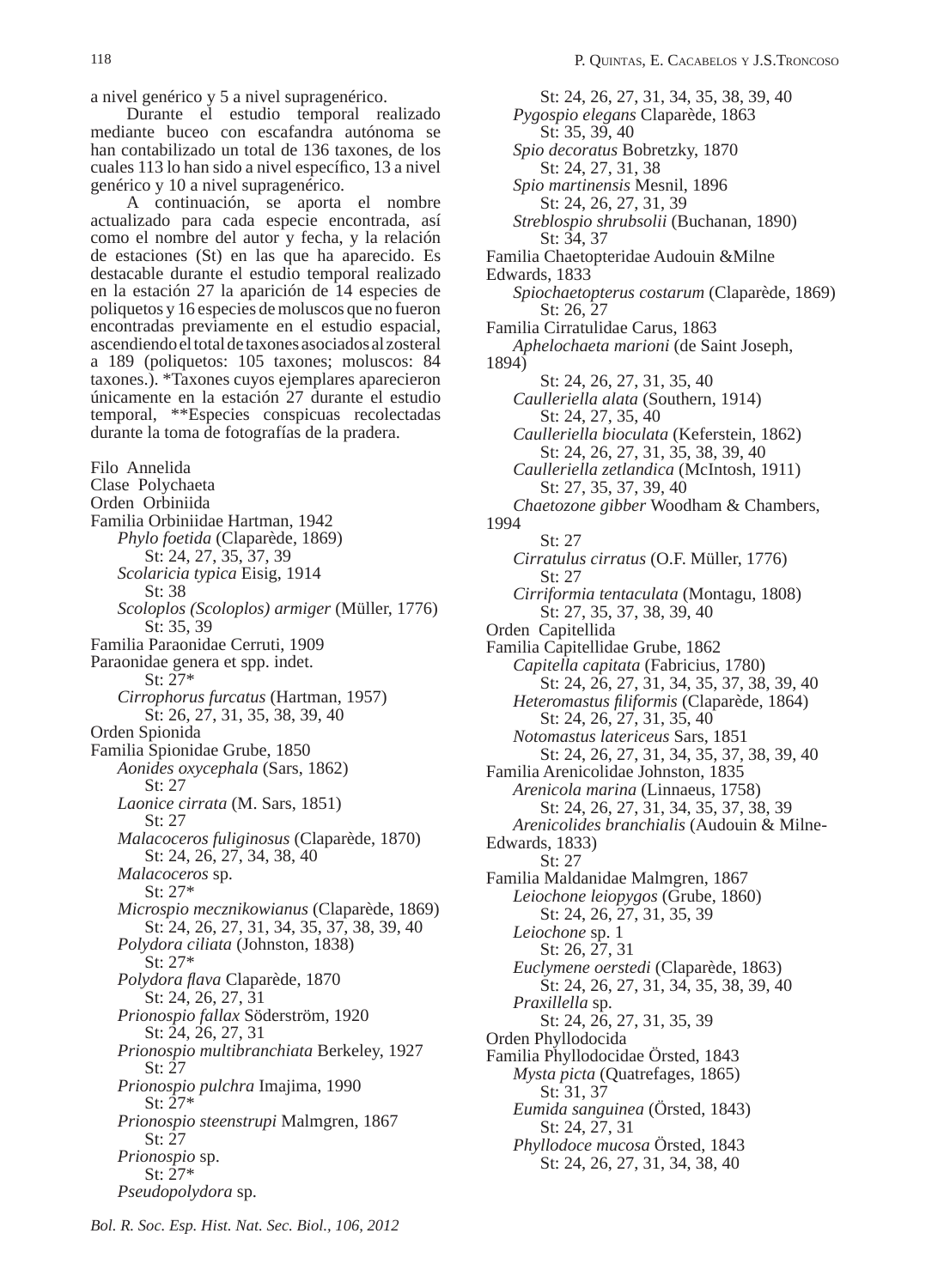Familia Polynoidae Malmgren, 1867 Polynoidae genera et spp. indet. St: 27\*  *Harmothoe* sp. 1 St: 27, 35  *Harmothoe* sp. 2 St: 27\*  *Malmgreniella marphysae* (McIntosh, 1867) St: 37 Familia Sigalionidae Malmgren, 1867  *Sthenelais boa* (Johnston, 1833) St: 27 Familia Pholoidae Kinberg, 1858  *Pholoe inornata* Johnston, 1839 St: 24, 27, 31 Familia Hesionidae Grube, 1850  *Ophiodromus fl exuosus* (Delle Chiaje, 1827) St: 27\*  *Psamathe fusca* Johnston, 1836 St: 27  *Syllidia armata* Quatrefages, 1866 St: 27 Familia Pilargidae de Saint Joseph, 1899  *Sigambra parva* (Day, 1963) St: 27 Familia Syllidae Grube, 1850 Subfamilia Eusyllinae Malaquin, 1893  *Amblyosyllis* sp. St: 27  *Odontosyllis gibba* Claparède, 1863 St: 27, 31  *Pionosyllis longocirrata* Saint Joseph, 1887 St: 27\*  *Pionosyllis* sp. 1 St: 31  *Streptosyllis websteri* Southern, 1914 St: 24, 27, 31, 39  *Anoplosyllis edentula* Claparède, 1868 St: 27, 38, 39  *Syllides edentatus* Westheide, 1974 St: 27, 34, 35, 38, 39, 40  *Syllides* cf. *edentatus* Westheide, 1974 St: 27\*  *Syllides* sp. 1 St: 31 Subfamilia Exogoninae Langerhans, 1879  *Brania pusilla* (Dujardin, 1851) St: 35, 38, 40  *Exogone (Paraexogone) hebes* (Webster & Benedict, 1884) St: 27, 35, 38  *Exogone (Exogone) naidina* Örsted, 1845 St: 24, 26, 27, 31, 34, 35, 37, 38, 39, 40  *Exogone (Exogone) verugera* (Claparède, 1868) St: 24, 27, 31, 35  *Salvatoria clavata* (Claparède, 1863) St: 24, 26, 27, 31, 35, 38, 39  *Salvatoria limbata* (Claparède, 1868) St: 27, 38, 39  *Parapionosyllis brevicirra* Day, 1954 St: 34, 35, 38, 39  *Parapionosyllis elegans* (Pierantoni, 1903)

 St: 24, 26, 27, 31, 35, 38, 39, 40  *Parapionosyllis minuta* (Pierantoni, 1903) St: 24, 26, 27, 31, 35, 38, 39, 40  *Sphaerosyllis hystrix* Claparède, 1863 St: 26, 27, 31, 35, 38, 39, 40  *Prosphaerosyllis tetralix* (Eliason, 1920) St: 27, 31  *Prosphaerosyllis campoyi* (San Martín, Acero, Contonente & Gómez, 1982) St: 24, 26, 27, 31, 34, 35, 38, 39, 40  *Erinaceusyllis belizensis* (Russell, 1989) St: 24, 27, 31, 34, 35, 38, 39, 40 Subfamilia Syllinae Rioja, 1925  *Eurysyllis tuberculata* Ehlers, 1864 St: 27\*  *Syllis columbretensis* (Campoy, 1982*)* St: 27\*  *Syllis garciai* (Campoy, 1982) St: 27, 35, 38, 39, 40  *Syllis gracilis* Grube, 1840 St: 27\*  *Xenosyllis scabra* (Ehlers, 1864) St: 24 Subfamilia Autolytinae Langerhans, 1879  *Myrianida convoluta* (Cognetti, 1953) St: 27\*  *Myrianida prolifera* (O.F. Müller, 1788) St: 27\* Familia Nereididae Blainville, 1818 Nereididae genera et spp. indet. St: 27\*  *Micronereis variegata* Claparède, 1863 St: 27, 31  *Nereis caudata* (Delle Chiaje, 1828) St: 24, 26, 27, 31, 34, 35, 37, 38, 39, 40  *Perinereis cultrifera* (Grube, 1840) St: 24, 26, 27, 34,  *Platynereis dumerilii* (Audouin & Milne-Edwards, 1834) St: 24, 26, 27, 31, 34, 35, 37, 38, 39, 40 Familia Glyceridae Grube, 1850  *Glycera convoluta* Keferstein, 1862 St: 24, 26, 31, 34, 35, 38, 39, 40 Familia Nephtyidae Grube, 1850  *Nephtys cirrosa* (Ehlers, 1868) St: 31  *Nephtys hombergii* Savigny *in* Lamarck, 1818 St: 27, 31 Familia Sphaerodoridae Malmgren, 1867  *Sphaerodoropsis minuta* (Webster & Benedict, 1887) St: 24, 27, 34, 35, 38, 39 Orden Eunicida Familia Eunicidae Berthold, 1827  *Marphysa belli* (Audouine & Milne-Edwards, 1833) St: 27, 38  *Nematonereis unicornis* (Grube, 1840) St: 27 Familia Lumbrineridae Schmarda, 1861 Lumbrineridae genera et spp. indet. St: 27\*  *Lumbrineris latreilli* Audouin &

*Bol. R. Soc. Esp. Hist. Nat. Sec. Biol., 106, 2012*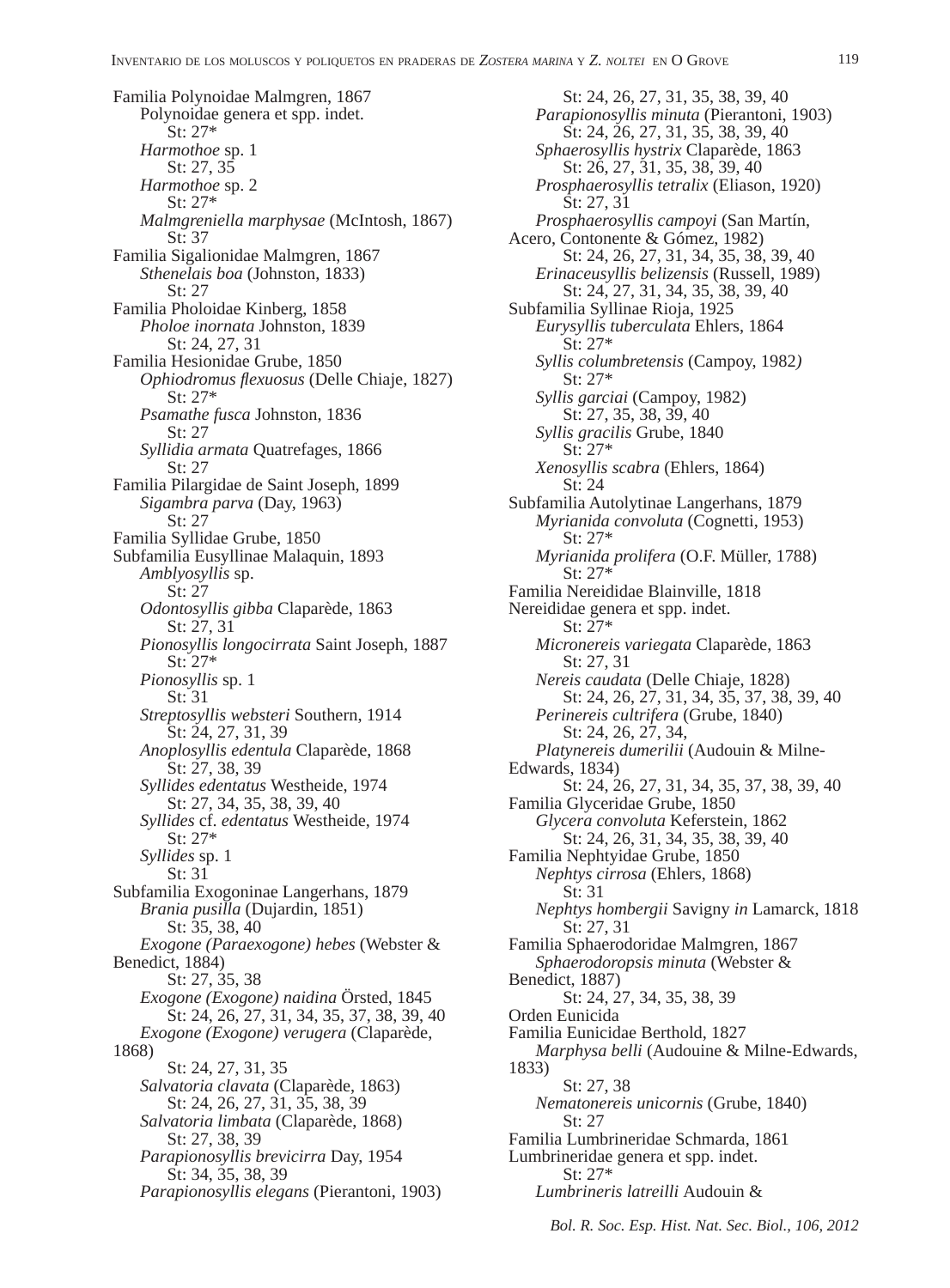MilneEdwards, 1834 St: 24, 26, 27, 31, 34, 35, 38, 39, 40  *Scoletoma impatiens* (Claparède, 1868) St: 24, 27, 31, 38 Familia Dorvilleidae Chamberlin, 1919  *Ophryotrocha* sp*.* St: 24, 26, 27, 31  *Schistomeringos caeca* (Webster & Benedict, 1887) St: 27, 31, 35, 38, 39  *Schistomeringos neglecta* (Fauvel, 1923) St: 27\* Orden Oweniida Familia Oweniidae Rioja, 1917  *Galathowenia oculata* (Zachs, 1923) St: 24, 26, 27, 35, 38, 39, 40 Orden Terebellida Familia Pectinariidae Quatrefages, 1866  *Lagis koreni* Malmgren, 1866 St: 27 Familia Ampharetidae Malmgren, 1866  *Ampharete fi nmarchica* (M. Sars, 1864) St: 24, 26, 27  *Melinna palmata* Grube, 1870 St: 27\* Familia Terebellidae Malmgren, 1867 Terebellidae genera et spp. indet. St: 27\*  *Nicolea venustula* (Montagu, 1818) St: 27  *Polycirrus* sp. St: 24, 27  *Terebella lapidaria* Linnaeus, 1767 St: 37, 40 Orden Sabellida Familia Sabellidae Latreille, 1825 Sabellidae genera et spp. indet. St: 27\*  *Branchiomma bombyx* (Dalyell, 1853) St: 27\*  *Fabricia stellaris stellaris* (O.F. Müller, 1774) St: 27, 34, 35, 37, 38, 39, 40  *Megalomma vesiculosum* (Montagu, 1815) St: 27, 40  *Sabella spallanzanii* (Gmelin, 1791) St: 24, 26, 27, 31, 35, 38 Familia Serpulidae Rafinesque, 1815  *Vermiliopsis infundibulum* (Philippi, 1844) St: 27\*  *Vermiliopsis striaticeps* (Grube, 1862) St: 27\*  *Vermiliopsis* sp. St: 27\*  *Janua (Dexiospira) pagenstecheri* (de Quatrefages, 1865) St: 24, 26, 27, 31, 34, 35, 38, 39, 40 Filo Mollusca Clase Polyplacophora Orden Lepidopleurida Familia Leptochitonidae Dall, 1889  *Leptochiton cancellatus* (Sowerby, 1840)

 St: 35, 40 Orden Chitonida Familia Lepidochitonidae Iredale, 1914  *Lepidochitona (Lepidochitona) cinerea*  (Linnaeus, 1767) St: 27, 31, 35  *Lepidochitona (lepidochitona) iberica* Kaas &Van Belle, 1981 St: 40 Familia Acanthochitonidae Pilsbry, 1893  *Acanthochitona fascicularis* (Linnaeus, 1767) St: 27\*\* Clase Gastropoda Subclase Prosobranchia Orden Archaeogastropoda Familia Fissurellidae Fleming, 1822  *Diodora graeca* (Linnaeus, 1758) St: 40  *Puncturella noachina* (Linnaeus, 1771) St: 27, 38 Familia Trochidae Rafinesque, 1815 Trochidae genera et spp. indet. St: 27\*  *Gibbula adansonii* (Payraudeau, 1826) St: 34, 38  *Gibbula albida* (Gmelin, 1791) St: 27, 34, 35, 37  *Gibbula cineraria* (Linnaeus, 1758) St: 27, 31, 35, 39  *Gibbula magus* (Linnaeus, 1758) St: 27  *Gibbula umbilicalis* (da Costa, 1778) St: 27\*  *Gibbula* sp. St: 27\*  *Jujubinus striatus* (Linnaeus, 1758) St: 27, 31, 35, 38, 39 Familia Calliostomatidae Thiele, 1924  *Calliostoma zizyphinum* (Linnaeus, 1758) St: 27\*\* Subclase Caenogastropoda (Sin asignar) Orden Caenogastropoda Familia Cerithiidae Fleming, 1822  *Bittium reticulatum* (da Costa, 1778) St: 31, 35, 38 Familia Cerithiopsidae H. Adams & A. Adams, 1853  *Cerithiopsis tubercularis* (Montagu, 1803) St: 27 Orden Littorinimorpha Familia Littorinidae Children, 1834  *Littorina littorea* (Linnaeus, 1758) St: 27, 37, 39, 40  *Littorina fabalis* (Turton, 1825) St: 40  *Littorina obtusata* (Linnaeus, 1758) St: 34, 37, 38, 40 Familia Skeneopsidae Iredale, 1915  *Skeneopsis planorbis* (O. Fabricius, 1780) St: 24, 31, 38 Familia Cingulopsidae Fretter & Patil, 1958  *Eatonina fulgida* (J. Adams, 1797*)* St: 27, 35, 38, 39

*Bol. R. Soc. Esp. Hist. Nat. Sec. Biol., 106, 2012*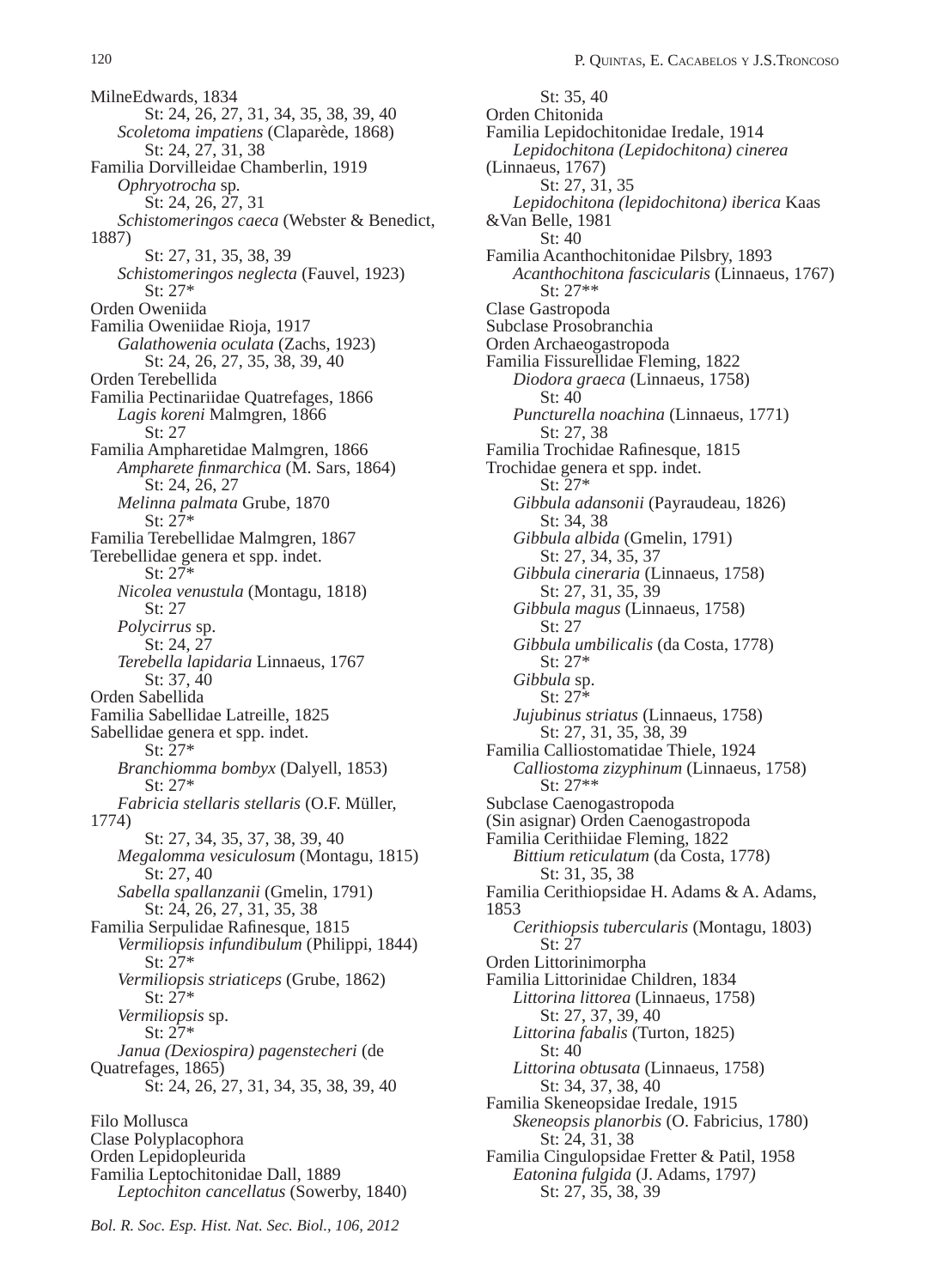Familia Rissoidae Gray, 1847  *Rissoa decorata* Philippi, 1846 St: 27\*  *Rissoa lilacina* Récluz, 1843 St: 27\*  *Rissoa membranacea* (J. Adams, 1800) St: 24, 27, 31, 34, 35, 38, 40  *Rissoa parva* (da Costa, 1778) St: 24, 27, 31, 39  *Rissoa* sp. St: 27\* Familia Hydrobiidae Stimpson, 1865  *Peringia ulvae* (Pennant, 1777) St: 24, 26, 27, 31, 34, 35, 37, 38, 39, 40 Familia Iravadiidae Thiele, 1928  *Hyala vitrea* (Montagu, 1803) St: 39 Familia Calyptraeidae Lamarck, 1809  *Calyptraea chinensis* (Linnaeus, 1758) St: 24, 26, 27, 31, 35, 39 Orden Neogastropoda Familia Muricidae Rafinesque, 1815  *Hexaplex trunculus* (Linnaeus, 1758) St: 27\*\*  *Ocenebra erinaceus* (Linnaeus, 1758) St: 27\*\* Familia Nassariidae Iredale, 1916 (1835)  *Nassarius ovoideus* (Locard, 1886) St: 37, 40  *Nassarius corniculum* (Olivi, 1792) St: 27\*  *Nassarius pfeifferi* (Philippi, 1884) St: 37  *Nassarius pygmaeus* (Lamarck, 1822) St: 27  *Nassarius reticulatus* (Linnaeus, 1758) St: 24, 26, 27, 31, 35, 38, 39  *Cyclope neritea* (Linnaeus, 1758) St: 26, 27, 35, 39 Subclase Heterobranchia (Sin asignar) Infraclase Heterobranchia Familia Omalogyridae G.O. Sars, 1878  *Omalogyra atomus* (Philippi, 1841) St: 35, 38, 40 Familia Pyramidellidae Gray, 1840  *Chrysallida indistincta* (Montagu, 1808*)* St: 26, 27  *Chrysallida terebellum* (Philippi, 1844) St: 27\*  *Odostomia* sp. St: 27\*  *Turbonilla acuta* (Donovan, 1804) St: 24, 27, 31, 40 Familia Murchisonellidae Casey, 1904  *Ebala nitidissima* (Montagu, 1803) St: 24, 26, 31, 35 Infraclase Opistobranchia Opistobranchia, genera et sp. indet. 1 St: 24 Opistobranchia, genera et sp. indet. 2 St: 27 Opistobranchia, genera et sp. indet. 3 St: 27

Orden Cephalaspidea Familia Diaphanidae Odhner, 1914 (1857)  *Diaphana minuta* T. Brown, 1827 St: 24, 35 Familia Retusidae Thiele, 1925  *Retusa truncatula* (Bruguière, 1792) St: 24, 26, 27, 31, 35, 38, 39, 40  *Retusa* sp. 1 St: 35 Familia Haminoeidae Pilsbry, 1895  *Haminoea navicula* (da Costa, 1778) St: 27, 34, 37, 40 Orden Sacoglossa Familia Plakobranchidae Gray, 1840  *Elysia viridis* (Montagu, 1804) St: 40 Orden Nudibranchia Familia Dorididae Rafinesque, 1815  *Doris verrucosa* Linnaeus, 1758 St: 27, 40 Familia Polyceridae Alder & Hancock, 1845  *Polycera quadrilineata* (O.F. Müller, 1776)  $St: 27**$ Familia Aeolidiidae Gray, 1827 Aeolidiidae genera et spp. indet. St: 27\*  *Spurilla neapolitana* (delle Chiaje, 1844) St: 27\*\* Clase Bivalvia Bivalvia, genera et sp. indet. 1 St: 27\* Bivalvia, genera et sp. indet. 2 St: 27\* Subclase Pteriomorphia Orden Mytiloida Familia Mytilidae Rafinesque, 1815 Mytilidae genera et spp. indet. St: 27\*  *Musculus subpictus* (Cantraine, 1835) St: 27, 35, 38  *Modiolula phaseolina* (Philippi, 1844) St: 27,31,35,39 Orden Pectinoida Familia Anomiidae Rafinesque, 1815 Anomiidae genera et spp. indet. St: 27\*  *Heteranomia squamula* (Linnaeus, 1758) St: 27\* Subclase Heterodonta Orden Lucinoida Familia Lucinidae Fleming, 1828  *Loripes lucinalis* (Lamarck, 1818) St: 24, 26, 27, 31, 34, 35, 37, 38, 39, 40  *Myrtea spinifera* (Montagu, 1803) St: 26, 27, 31, 39 Familia Thyasiridae Dall, 1900 (1895)  *Thyasira fl exuosa* (Montagu, 1803) St: 27 Orden Veneroida Familia Montacutidae W. Clark, 1855 Montacutidae genera et sp. indet. 1 St: 24  *Kurtiella bidentata* (Montagu, 1803)

*Bol. R. Soc. Esp. Hist. Nat. Sec. Biol., 106, 2012*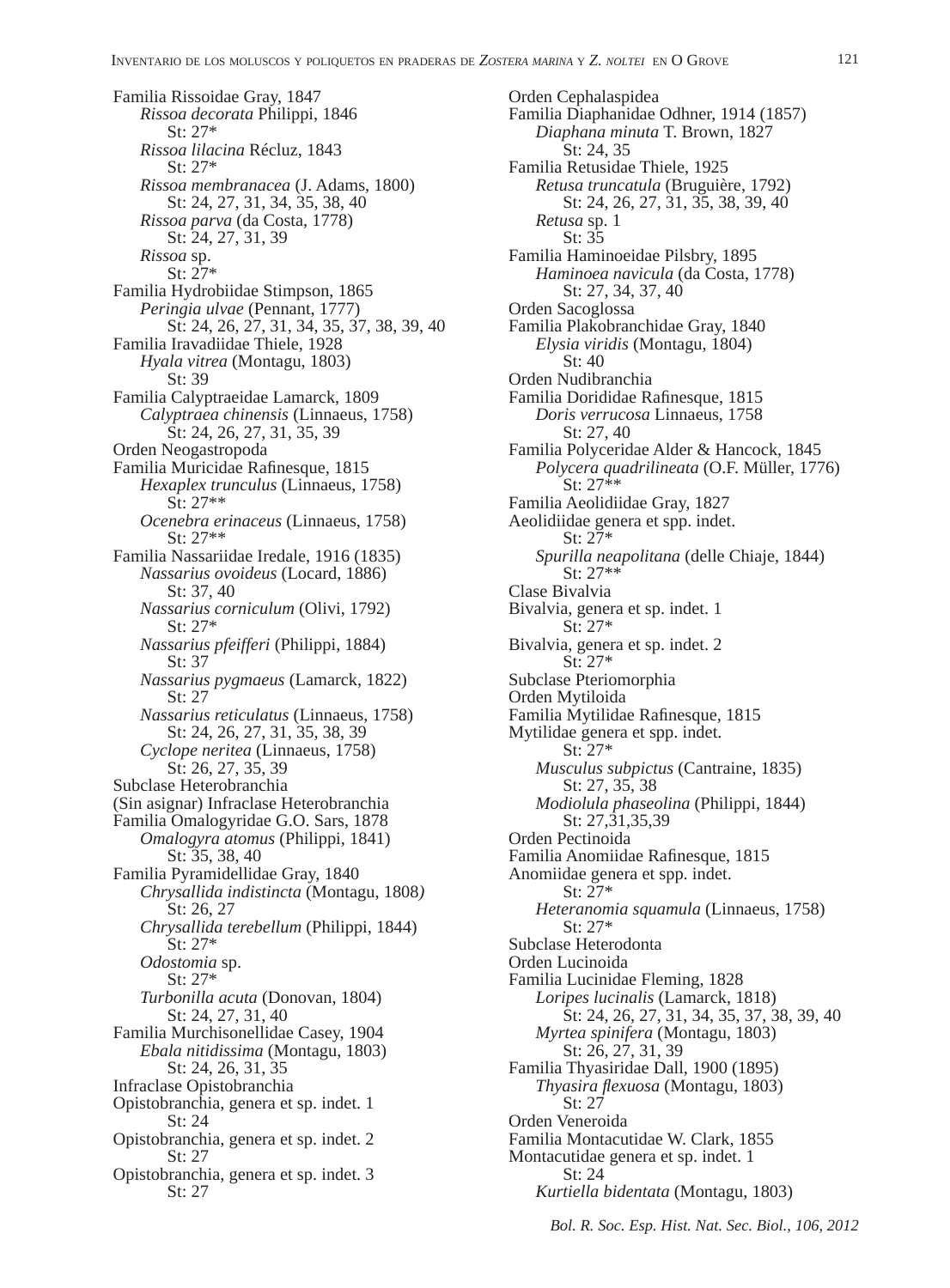St: 24, 26, 27, 31, 35, 39 Familia Cardiidae Lamarck, 1809  *Parvicardium exiguum* (Gmelin, 1791*)* St: 24, 26, 27, 31, 34, 35, 38, 39, 40  *Cerastoderma edule* (Linnaeus, 1758) St: 37, 39, 40 Familia Mactridae Lamarck, 1809  *Spisula subtruncata* (da Costa, 1778)  $St: 26$  *Lutraria lutraria* (Linnaeus, 1758) St: 26 Familia Tellinidae Blainville, 1814  *Angulus tenuis (*da Costa, 1778) St: 24, 27  *Angulus fabula* (Gmelin, 1791) St: 31  *Moerella donacina* (Linnaeus, 1758) St: 27\* Familia Psammobiidae Fleming, 1828  *Gari (Gobraeus)* sp. St: 26 Familia Semelidae Stoliczka, 1870 (1825)  *Abra alba* (W. Wood, 1802) St: 24, 26, 27, 31, 34, 35, 37, 38, 39, 40 Familia Veneridae Rafinesque, 1815  *Chamelea striatula* (da Costa, 1778) St: 26  *Dosinia exoleta* (Linnaeus, 1758) St: 26  *Dosinia* sp. 1 St: 26, 27, 38  *Callista chione* (Linnaeus, 1758) St: 27\*\*  *Polititapes aureus* (Gmelin, 1791*)* St: 27, 34, 37  *Polititapes virgineus* (Linnaeus, 1767) St: 35  *Venerupis corrugata* (Gmelin, 1791) St: 24, 26, 27, 31, 35, 38, 39  *Venerupis decussata* (Linnaeus, 1758) St: 27  *Venerupis* sp. St: 27\* Orden Carditoida Familia Carditidae Férussac, 1822 Carditidae genera et spp. indet. St: 27, 35, 40 Familia Astartidae d'Orbigny, 1844 (1840)  *Digitaria digitaria* (Linnaeus, 1758) St: 26 (Sin asignar) Orden Euheterodonta Familia Solenidae Lamarck, 1809  *Solen vagina* Linnaeus, 1758 St: 26 Familia Pharidae H. Adams & A. Adams, 1856  *Pharus legumen* (Linnaeus, 1758) St: 27\* Orden Myoida Familia Myidae Lamarck, 1809

 *Sphenia binghami* Turton, 1822 St: 24, 27 Orden Anomalodesmata

### *Thracia papyracea* (Poli, 1791) St: 24, 26, 27, 31

Durante el estudio espacial los poliquetos constituyeron el grupo más representativo en términos de riqueza en especies, con un total de 91 taxones pertenecientes a 28 familias. Las familias de poliquetos con mayor número de especies fueron por orden de importancia Syllidae, Spionidae, Cirratulidae, Maldanidae y Nereididae. La familia Syllidae con 22 especies fue la familia más diversa, especialmente en los fangos arenosos formados por las praderas mixtas de las estaciones 38, 39 y 40. De estas especies, 13 pertenecieron a la subfamilia Exogoninae, 7 especies a la subfamilia Eusyllinae y 2 especies a la subfamilia Syllinae. La segunda familia más diversa fue la familia Spionidae, con 13 especies, seguido de las familias Cirratulidae, con 7 especies, y las familias Maldanidae y Nereididae, ambas representadas por 4 especies. Estas familias estuvieron presentes en la mayoría de las estaciones y sobre todo en las arenas fangosas de *Z. marina* (27, 24, 26 y 31) y de *Z. noltei* (35).

Los moluscos aparecieron representados por un total de 67 taxones, en su mayoría pertenecientes a la Clase Bivalvia y la Clase Gastropoda con 27 y 40 taxones respectivamente. Dentro de la Clase Bivalvia, destacaron la familia Veneridae (7 spp.) y la familia Lucinidae (3 spp.). Dentro de la Clase Gastropoda, destacaron las familias Trochidae y Nassaridae (5 spp., respectivamente) y las familias Rissoidae y Littorinidae (3 spp., respectivamente).

Durante el estudio temporal en las arenas fangosas con *Z. marina* (estación 27), se han determinado un total de 136 taxones. Entre estos taxones, tal como consta en la relación sistemática, se han incluido siete especies de moluscos que se recogieron en el zosteral durante las inmersiones de forma complementaria. Nuevamente, durante el estudio temporal, los poliquetos fueron el grupo más representativo con 75 taxones y 23 familias frente a los moluscos, representados por 40 taxones y 25 familias. Gran parte de estas especies ya fueron encontradas anteriormente en la estación 27 durante el estudio espacial, pero otras se recogieron por primera vez en el estudio temporal. De este modo se ha incrementado el número de especies asociadas al zosteral: concretamente se encontraron 14 especies más de poliquetos y 16 especies más de moluscos. Es el caso de varias especies de sílidos de los géneros *Pionosyllis*, *Eurysyllis*, *Syllis* y *Myrianida*, y espiónidos como *Polydora ciliata*, *Prionospio pulchra*, entre otros. También destacó el aumento de especies de moluscos por la contribución de las familias Rissoidae (*Rissoa lilacina*, *Rissoa decorata*), Trochidae (*Calliostoma zizyphinum*, *Gibbula umbilicalis*), Muricidae (*Hexaplex trunculus*, *Ocenebra erinaceaus*) y nudibranquios de las familias Polyceridae (*Polycera quadrilineta*) y Aeolididae (*Spurilla neapolitana*) entre otras.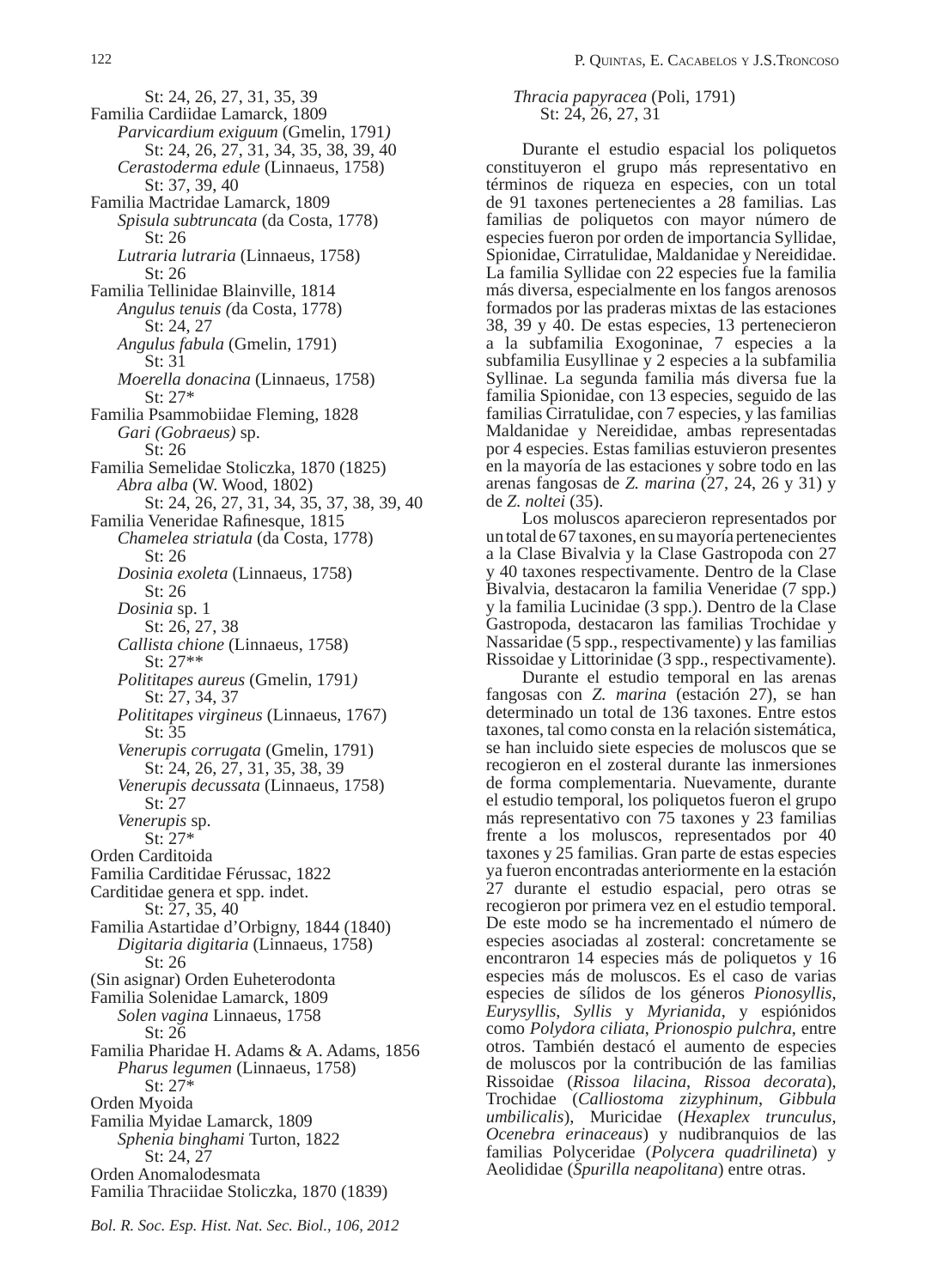## 4. DISCUSIÓN

Las praderas de *Zostera marina* y *Zostera noltei* que constituyen los fondos estudiados de la Ensenada de O Grove son de naturaleza fangosa y albergan una gran riqueza de especies. Los sedimentos fangosos, generalmente localizados en la parte más interna de las ensenadas en zonas cercanas a puertos, ríos, etc., han sido descritos en la literatura científica como fondos con un menor número de especies que aquellos más submareales y con granulometría más gruesa e influencia oceánica (Nombela & VILAS, 1987; LASTRA, 1991; GARMENDIA, 1997; OLABARRIA *et al*., 1998; MOREIRA *et al.*, 2005). Sin embargo, en el presente estudio, la presencia de las fanerógamas añade complejidad al hábitat, favoreciendo la presencia de muchos organismos. Las praderas de fanerógamas condicionan ciertos procesos como la depredación, al proteger a muchos organismos frente a sus depredadores (HECK & THOMAN, 1981; ORTH *et al*., 1984; HOVEL *et al*., 2002; HECK *et al*., 2003; ORTH *et al*., 2006), la acumulación y retención de sedimento (TERRADOS & DUARTE, 2000; HOVEL *et al.,* 2002) y el aumento de la disponibilidad de alimento para muchos organismos (KITTING *et al*., 1984; BOSTROM & MATILLA, 1999; HOVEL *et al*., 2002; HILY *et al*., 2004; FREDRIKSEN *et al*., 2005), entre muchos otros.

En el zosteral estudiado, considerando los poliquetos, moluscos y crustáceos como los principales grupos faunísticos que constituyen las comunidades bentónicas, los poliquetos han dominado en términos de densidad y riqueza en especies (36131 indiv.; 91 spp.) frente al grupo de los moluscos (7641 indiv.; 67 spp.) aunque ligeramente superados en número de especies por el grupo de los crustáceos (15523 indiv.; 113 spp.) (ESQUETE *et al*., 2010). La importancia de los poliquetos en las comunidades bentónicas y concretamente en praderas de fanerógamas ha sido reflejada previamente en otros trabajos realizados (SOMASCHINI *et al*., 1994; GAMBI *et al*., 1998; HUTCHINGS, 1998; BRITO *et al*., 2005; BOX *et al*., 2010).

Las arenas fangosas colonizadas por *Z. marina* (24, 26, 27, 31) presentaron el mayor número de especies (58-94 spp.) junto con las arenas fangosas con *Z. noltei* de la estación 35. Los fangos arenosos intermareales con pradera mixta de las estaciones 38, 39 y 40 presentaron valores intermedios (54-59 spp.) y los fangos arenosos con pradera mixta de la estación 34 y los fangos con *Z. noltei* de la estación 37 presentaron los menores valores de riqueza (33 y 26 spp., respectivamente). El mayor número de especies encontrado en las arenas fangosas con *Z. marina* podría ser explicado por tratarse de estaciones más profundas y sometidas a menores cambios de salinidad y, por tanto, más estables (LASTRA, 1991). El reducido número de especies presentes en la estación 37 podría ser explicado por el elevado

porcentaje de fracción pelítica (limos y arcillas) en el sedimento (61,61%) y el elevado contenido en materia orgánica (15,55%), como también señalaron CURRÁS (1990) y CURRÁS *et al*. (1993) en fondos de similares características. Además, en las últimas dos estaciones (34 y 27), localizadas en la zona intermareal más interna y cercanas al río, las condiciones de vida son más duras para muchos organismos debido a la desecación y los grandes cambios de salinidad, temperatura y disponibilidad de alimento a los que están sometidos (OLABARRIA, 1995), además de la elevada depredación por aves (JACOBS *et al.*, 1981; THAYER *et al*., 1984) existente en este espacio catalogado ZEPA.

Es destacable durante el estudio temporal realizado en la estación 27, la aparición de nuevos taxones de moluscos y poliquetos que no fueron encontrados previamente en el estudio espacial, lo que pone de manifiesto la importancia de combinar estudios espaciales y temporales para una adecuada caracterización de la fauna bentónica y la utilización de diferentes métodos para la recogida de muestras.

Las familias de poliquetos más representativas del zosteral fueron las familias Syllidae, Capitellidae, Spionidae y Nereididae, como ya describieran otros autores en praderas de *Cymodocea nodosa* y *Z. noltei* en el Mar Mediterráneo (RASMUSSEN, 1973; GIANGRANDE & GAMBI, 1986, LANERA & GAMBI, 1993, GAMBI *et al.,* 1998, BRITO *et al.,* 2005, SANCHEZ MOYANO & GARCÍA-ASENCIO, 2009).

De todas ellas, la familia Syllidae (22 taxa) ha sido la más importante en el zosteral como ya se ha descrito previamente en otras praderas de fanerógamas (SAN MARTÍN, 1984; GAMBI *et al*., 1985; SOMASCHINI & GRAVINA, 1994; BONE & SAN MARTÍN, 2003). Los sílidos estuvieron presentes en todas las estaciones salvo en los fondos fangosos con *Z. noltei* de la estación 37. El mayor número de especies de sílidos se registró en la arena fangosa con *Z. marina* de las estaciones 27 y 31 y en el fango arenoso con pradera mixta de la estación 38. La gran cantidad de intersticios que proporciona la fanerógama con su estructura formada por hojas y un entramado de rizomas y raíces favorece la proliferación de estos organismos de muy pequeño tamaño que, además, encuentran en la pradera una gran variedad de alimento (GIANGRANDE, 1985; SOMASCHINI *et al*., 1994; BRITO *et al*., 2005). La familia Nereididae, muy común en otras praderas de fanerógamas (GAMBI *et al*., 1998; BOX *et al*., 2010), apareció representada en la ensenada por cuatro especies. La familia Capitellidae, apareció tan sólo representada por 3 especies en el zosteral, alcanzando su mayor densidad en la estación 37 por la dominancia del capitélido *Capitella capitata* (QUINTAS, 2005). Se trata de una especie oportunista y característica de estos ambientes con elevada cantidad de detritus y de materia orgánica (restos de descomposición de la planta, elevada fracción pelítica, etc.), como se ha reflejado en otros trabajos (Lewis & STONER,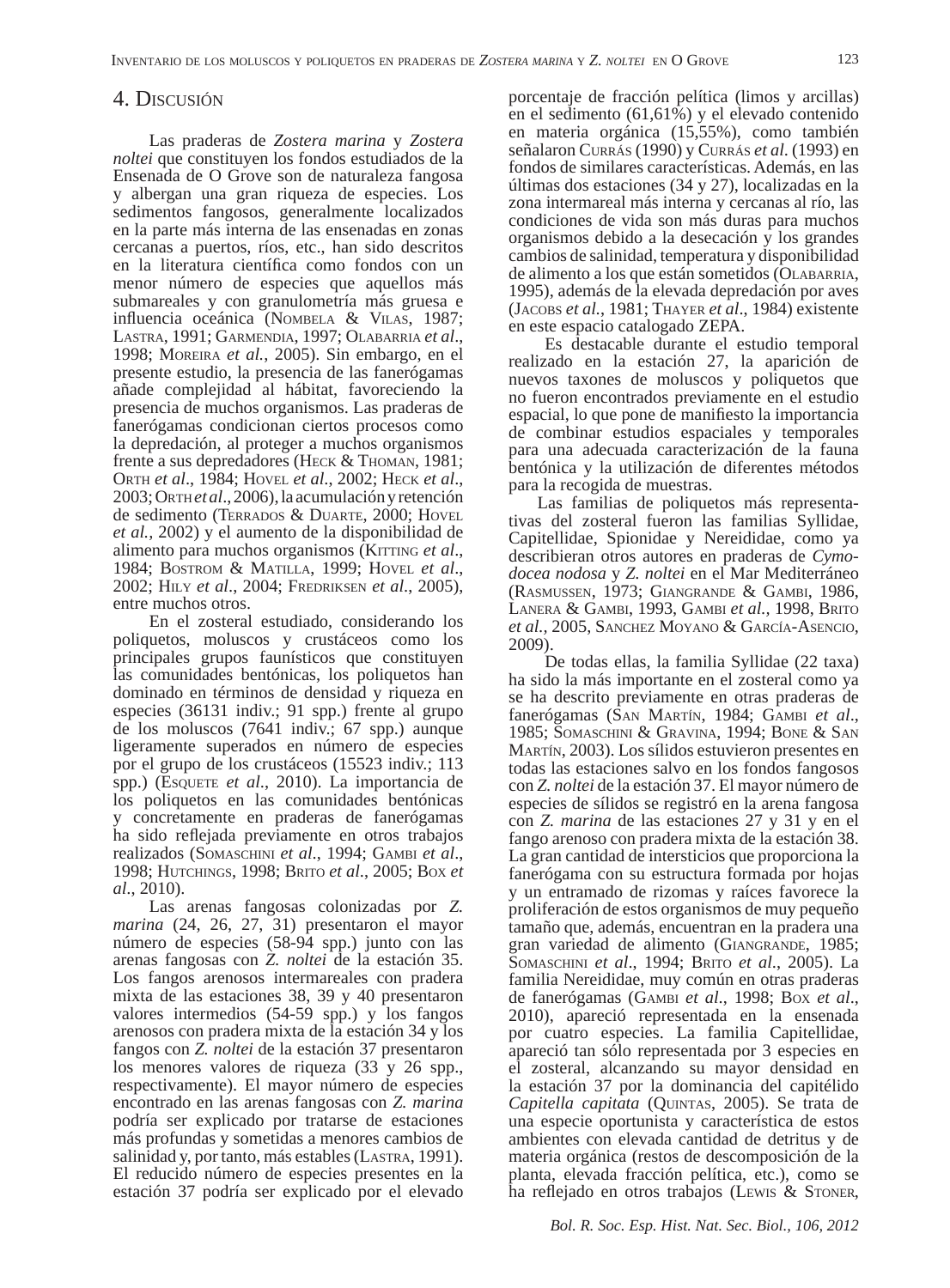1983; CURRÁS, 1990; JUNOY, 1996; GLÉMAREC & GRALL, 2000). Esta abundancia debe ser entendida en este caso como consecuencia de su plasticidad reproductiva y alimenticia y por las características sedimentarias, y no como un reflejo de contaminación antropogénica (MOREIRA *et al*., 2006).

Con relación a los moluscos, varios autores han encontrado especies similares asociadas a praderas de *Zostera* (JACOBS, 1980; JACOBS & HUISMAN, 1982; CURRÁS *et al*., 1993; JUNOY, 1996; ÇINAR *et al*., 1998; GLEMAREC & GRALL, 2000; ARROYO *et al*., 2006; CACABELOS *et al*., 2008). Es destacable la dominancia del gasterópodo eurihalino *P. ulvae* en los fondos fangosos de la estación 37, con grandes cambios en su salinidad por la cercanía de un río, como ya reflejaran otros autores en ambientes similares (CURRÁS & MORA, 1990; JUNOY, 1996; OLABARRIA *et al*., 1998; CACABELOS *et al*., 2008).

Entre las especies encontradas, es importante destacar la presencia de especies fuera de su rango de distribución natural. Es el caso de *Erinaceusyllis belizensis*, un poliqueto de la familia Syllidae, con una distribución natural más característica de aguas cálidas y tropicales (LÓPEZ & SAN MARTÍN, 1997, OLANO *et al*., 1998; SAN MARTÍN, 2003) que ya CACABELOS *et al*. (2010) encontraron en fondos fangosos de la Ensenada de San Simón (Galicia, España). También es el caso del molusco murícido *Hexaplex trunculus*, los nasáridos *Cyclope neritea* y *Nassarius pfeifferi* y los tróquidos *Gibbula adansonii* y *G. albida* (QUINTAS, 2005; QUINTAS *et al.,* 2005). Algunas de estas especies de moluscos fueron introducidas por el comercio de ostra en la zona (ROLÁN *et al*., 1985; ROLÁN, 1992), y es importante su identificación en el control de las actividades desarrolladas en la zona para evitar un impacto ecológico y económico negativo derivado de la proliferación de especies foráneas en la zona.

Con este trabajo se contribuye a la descripción detallada de las especies de moluscos y poliquetos que habitan los zosterales de la Ensenada de O Grove para facilitar la conservación de estos ambientes y la gestión integrada con las actividades económicas de la zona.

#### AGRADECIMIENTOS

Deseamos agradecer a los colegas del equipo de investigación de Adaptaciones de Animales Marinos su gran ayuda en la recolección de las muestras y trabajo de campo, así como su valiosa colaboración en la identificación de los organismos. Agradecemos también la ayuda del Dr. Rolán por su interés y ayuda en la identificación de algunas especies. Este trabajo ha sido financiado por el proyecto XUGA30101A98.

#### **BIBLIOGRAFÍA**

ARROYO, M. C., SALAS, C., RUEDA, J. L. & GOFAS, S. 2006. Temporal changes of mollusc populations from a *Zostera marina* bed in southern Spain (Alboran

Sea), with biogeographic considerations. *Marine Ecology: An evolutionary perspective,* **27**: 417- 430.

- BONE, D. & SAN MARTÍN, G. 2003. Ecological aspects of syllids (Annelida: Polychaeta: Syllidae) on *Thalassia testudinum* beds in Venezuela. *Hydrobiologia,* **496**: 289-298.
- BORG, J. A., ROWDEN, A. A., ATTRILL, M. J., SCHEMBRI, P. J. & JONES, M. B. 2006. Wanted dead or alive: high diversity of macroinvertebrates associated with living and 'dead' *Posidonia oceanica* matte. *Marine Biology*, **149**: 667-677.
- BOSTROM, C. & MATTILA, J. 1999. The relative importance of food and shelter for seagrassassociated invertebrates: a latitudinal comparison of habitat choice by isopod grazers. *Oecologia,* **120**: 162-170.
- BOX, A., MARTIN, D. & DEUDERO, S. 2010. Changes in seagrass polychaete assemblages after invasion by *Caulerpa racemosa* var. cylindracea (Chlorophyta: Caulerpales): community structure, trophic guilds and taxonomic distinctness. *Scientia Marina,* **74**(2): 317-329.
- BRITO, M. C., MARTIN, D. & NUNEZ, J. 2005. Polychaetes associated to a *Cymodocea nodosa* meadow in the Canary Islands: assemblage structure, temporal variability and vertical distribution compared to other Mediterranean seagrass meadows. *Marine Biology,* **146**: 467-481.
- CACABELOS, E., MOREIRA, J. & TRONCOSO, J. S. 2008. Distribution of Polychaeta in soft-bottoms of a Galician Ria (NW Spain). *Scientia Marina,* **72**(4): 655-667.
- 2010. Distribution and ecological analysis of the Syllidae (Annelida, Polychaeta) from the Ensenada de San Simón (Galicia, NW Spain). *Thalassas,* **26**(2): 93-102.
- CADÉE, G. C. 1968. *Molluscan biocoenoses and thanatocoenoses in the Ría de Arosa, Galicia.* PhD Thesis, Zoologische Verhandelingen, **95**: 1-121.
- ÇINAR, M. E., ERGEN, Z., OZTURK, B. & KIRKIM, F. 1998. Seasonal analysis of zoobenthos associated with a *Zostera marina* L. bed in Gulbahce Bay (Aegean Sea, Turkey). *Marine Ecology*, **19**: 147-162.
- COMO, S., MAGNI, P., BAROLI, M., CASU, D., DE FALCO, G. & FLORIS, A. 2008. Comparative analysis of macrofaunal species richness and composition in *Posidonia oceanica*, *Cymodocea nodosa* and leaf litter beds. *Marine Biology,* **153**: 1087-1101.
- CURRÁS, A. 1990. *Estudio de la fauna bentónica de la Ría del Eo (Lugo).* PhD Thesis, Universidad de Santiago. España: 450 págs.
- CURRÁS, A. & MORA, J. 1990. Dinámica poblacional de *Bittium reticulatum* (Da Costa) e *Hydrobia ulvae* (pennant) en fondos de *Zostera* spp. de la Ría del Eo (Galicia-Asturias). *Thalassas*, **8**: 93-99.
- CURRÁS, A., SÁNCHEZ-MATA, A. & MORA, J. 1993. Estudio comparativo de la macrofauna bentónica de un fondo de *Zostera marina* y un fondo arenoso libre de cubierta vegetal. *Cahiers de Biologie Marine*, **35**: 91-112.
- DUFFY, J. E. & HARVILICZ, A. M. 2001. Species-specific impacts of grazing amphipods in an eelgrass-bed community. *Marine Ecology Progress Series,* **223**: 201-211.
- ESQUETE, P., MOREIRA, J. & TRONCOSO, J. S. 2010. Peracarid assemblages of *Zostera* meadows in an estuarine ecosystem (O Grove inlet, NW Iberian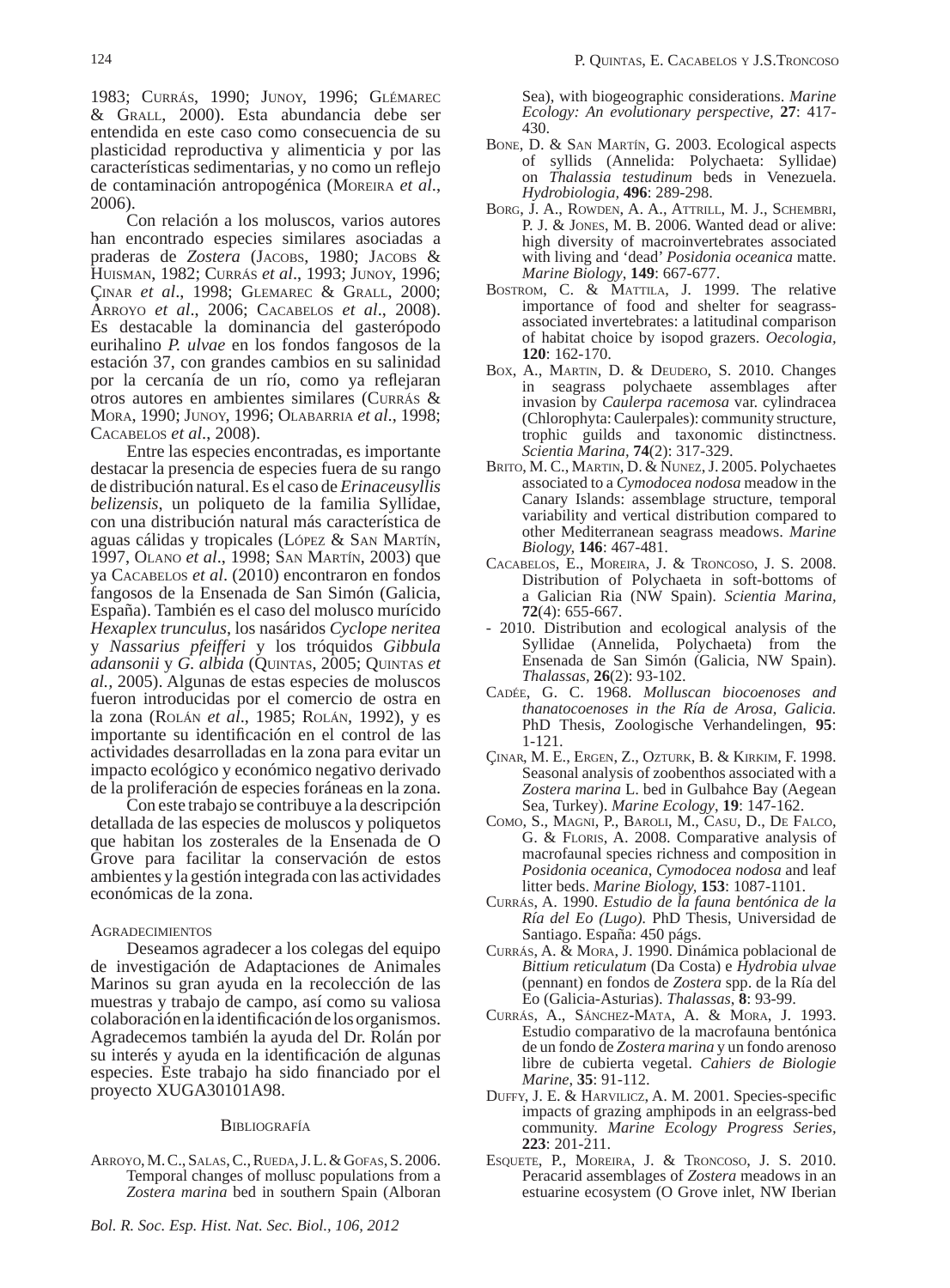Peninsula): spatial distribution and seasonal variation. *Helgoland Marine Research,* **65**: 445- 455.

- FONSECA, G., HUTCHING, P. & GALLUCCI, F. 2011. Meiobentic communities of seagrass beds *(Zostera capricorni*) and unvegetated sediments along the coast of New South Wales (Australia). *Estuarine Coastal and Shelf Science,* **91**(11): 69- 77.
- FREDRIKSEN, S., CHRISTIE, H. & SÆTHRE, B. A. 2005. Species richness in macroalgae and macrofauna assemblages on *Fucus serratus* L. (Phaeophyceae) and *Zostera marina* L. (Angiospermae) in Skagerrak, Norway. *Marine Biology Resources,* **1**(1): 2-19.
- GAMBI, M. C., CONTI, G. & BREMEC, C. S. 1998. Polychaete distribution, diversity and seasonality related to seagrass cover in shallow soft bottoms of the Tyrrhenian Sea (Italy). *Scientia Marina*, **62**(1-2): 1-17.
- GAMBI, M. C., GIANGRANDE, A., CHESSA, L. A., MANCONI, R. & SCARDI, M. 1985. Distribution and ecology of polychaetes in the foliar stratum of a *Posidonia oceanica* bed in the bay of Porto Conte (N. W. Sardinia). *International Workshop on Posidonia Beds,* **2**: 175-187.
- GARMENDIA, J. M. 1997. *El macrozoobentos submareal de la ría de Ares y Betanzos II: Estructura faunística, dinámica poblacional en sedimentos arenosos e impacto inicial de la marea negra del "Aegean Sea*". PhD Thesis, Universidad de Santiago, España: 557 págs.
- GIANGRANDE, A. 1985. Policheti dei rizomi di *Posidonia oceanica* (L.) Delile (Helobiae, Potamogetonaceae) di una prateria dell'isola di Ischia (Napoli). *Atti della Societá Toscana de Scienze Naturali Di Pisa. Memorie*, **92**: 195-206.
- GIANGRANDE, A. & GAMBI, M. C. 1986. Polychètes d'une pelose de *Cymodocea nodosa* (Ucria) Aschers. Du Golfe de Salerno (mer Tyrrhénienne). *Vie et Milieu,* **36**: 185-190.
- GLÉMAREC, M. & GRALL, J. 2000. Les groupes écologiques et zoologiques d'invertébrés marins face aux dégradations de l'environnement côtier. *Bulletin de la Société Zoologique de France*, **125**(1): 37-48.
- GUITIÁN, F. & CARBALLAS, J. 1976. Técnicas de análisis de suelos. Sacro, P. (Ed). Santiago de Compostela, España.
- HECK, K. L, HAYS, C. & ORTH, R. J. 2003. A critical evaluation of the nursery role hypothesis for seagrass meadows. *Marine Ecology Progress Series,* **253**: 123-136.
- HECK, K. L. & ORTH, R. J. 2006. Predation in seagrass beds. In: Eds.: Larkum, A. W. D., Orth, R. J. & Duarte, C. M. *Seagrasses: Biology, Ecology, and Conservation*. Springer. Dordrecht (The Netherlands). Pages 537-550.
- HECK, K. L. Jr. & THOMAN, T. A. 1981. Experiments on predator-prey interactions in vegetated aquatic habitats. *Journal of Experimental Marine Biology and Ecology*, **3**: 125-134.
- HEMMINGA M. A. & DUARTE, C. M. 2000. *Seagrass Ecology*. Cambridge University Press. Cambridge. 298 págs.
- HILY, C., CONNAN, S., RAFFIN, C. & WYLLIE-ECHEVERRIA, S. 2004. In vitro experimental assessment of the grazing pressure of two gastropods on *Zostera marina* L., epiphytic algae. *Aquatic Botany,* **78**:

183-195.

- HOVEL, K. A., FONSECA, M. S., MYER, D. L., KENWORTHY, W. J. & WHITFIELD, P. E. 2002. Effects of seagrass landscape structure, structural complexity and hydrodynamic regime on macrofaunal densities in North Carolina seagrass beds. *Marine Ecology Progress Series*, **243**: 11-24.
- HUTCHINGS, P. 1998. Biodiversity and functioning of polychaetes in benthic sediments. *Biodiversity and Conservation,* **7**: 1133-1145.
- JACOBS, R. P. W. M. 1980. Ecological effects of the "Amoco Cádiz" oil spill on the seagrass ecosystem at Roscoff France. In: *Components Studies in Seagrass Ecosystems along West European coasts*. PhD Thesis. France. 216 págs.
- JACOBS, R. P. W. M., DEN HARTOG, C., BRASTER, B. F. & CARRIERE, F. C. 1981. Grazing of the seagrass *Zostera noltii* by birds at Terschelling (Dutch Wadden Sea). *Aquatic Botany*, **10**: 241-259.
- JACOBS, R. P. W. M. & HUISMAN, W. H. T. 1982. Macrobenthos of some *Zostera* beds in the vicinity of Roscoff (France) with special reference to relations with community structure and environmental factors. *Proceedings of the Koninklijke Nederlandse Akademie van Wetenschappen. Series* C, *Biological and medical sciences* **85**: 335-356.
- JUNOY, J. 1996. *La Ría de Foz, comunidades bentónicas*. Servicio de Publicaciones de la Diputación Provincial de Lugo, Lugo 210 págs.
- KITTING, C. L., FRY, B. & MORGAN, M. D. 1984. Detection of inconspicuous epiphytic algae supporting food webs in seagrass meadows. *Oecologia*, **62**: 145- 149.
- LABORDA, A. J., CIMADEVILLA, I., CAPDEVILA, L. & GARCÍA, J. R. 1997. Distribución de las praderas de *Zostera noltii* Hornem., 1832 en el litoral del norte de España. Publicaciones especiales del *Boletín del Instituto Español de Oceanografía*, **23**: 273-282.
- LANERA, P. & GAMBI, M. C. 1993. Polychaete distribution in some *Cymodocea nodosa* meadows around the Island of Ischia (Gulf of Napoles, Italy). *Oebalia*, **19**: 89-103.
- LASTRA, M. 1991. *Cartografía y dinámica de la macrofauna bentónica submareal de los sustratos blandos de la Bahía de Santander*. PhD Thesis, Universidad de Santiago. España: 383 págs.
- LEWIS, F. G. & STONER, A. W., 1983. Distribution of macrofauna within seagrass beds: An explanation for patterns of abundance. *Bulletin Marine Science*, **33**(2): 296-304.
- LÓPEZ, E. & SAN MARTÍN, G. 1997. Eusyllinae, Exogoninae and Autolytinae (Syllidae, Annelida, Polychaeta) from the Chafarinas lslands (Alboran Sea, W Mediterranean)*. Miscelánea. Zoológica,* **20**(2): 101-111.
- MORA, J. 1980. *Poblaciones bentónicas de la Ría de Arosa*. PhD Thesis. Universidad de Santiago, España: 335 págs.
- 1982. Consideraciones generales sobre la macrofauna bentónica de la Ría de Arosa. *Oecologia Aquatica,* **6**: 41-49.
- MOREIRA, J., QUINTAS, P. & TRONCOSO, J. S. 2005. Distribution of molluscan fauna in subtidal softbottoms of the Ensenada de Baiona (NW Spain). *American Malacological Bulletin*, **20**: 75-86.
- 2006. Spatial distribution of soft-bottom polychaete annelids in the Ensenada de Baiona